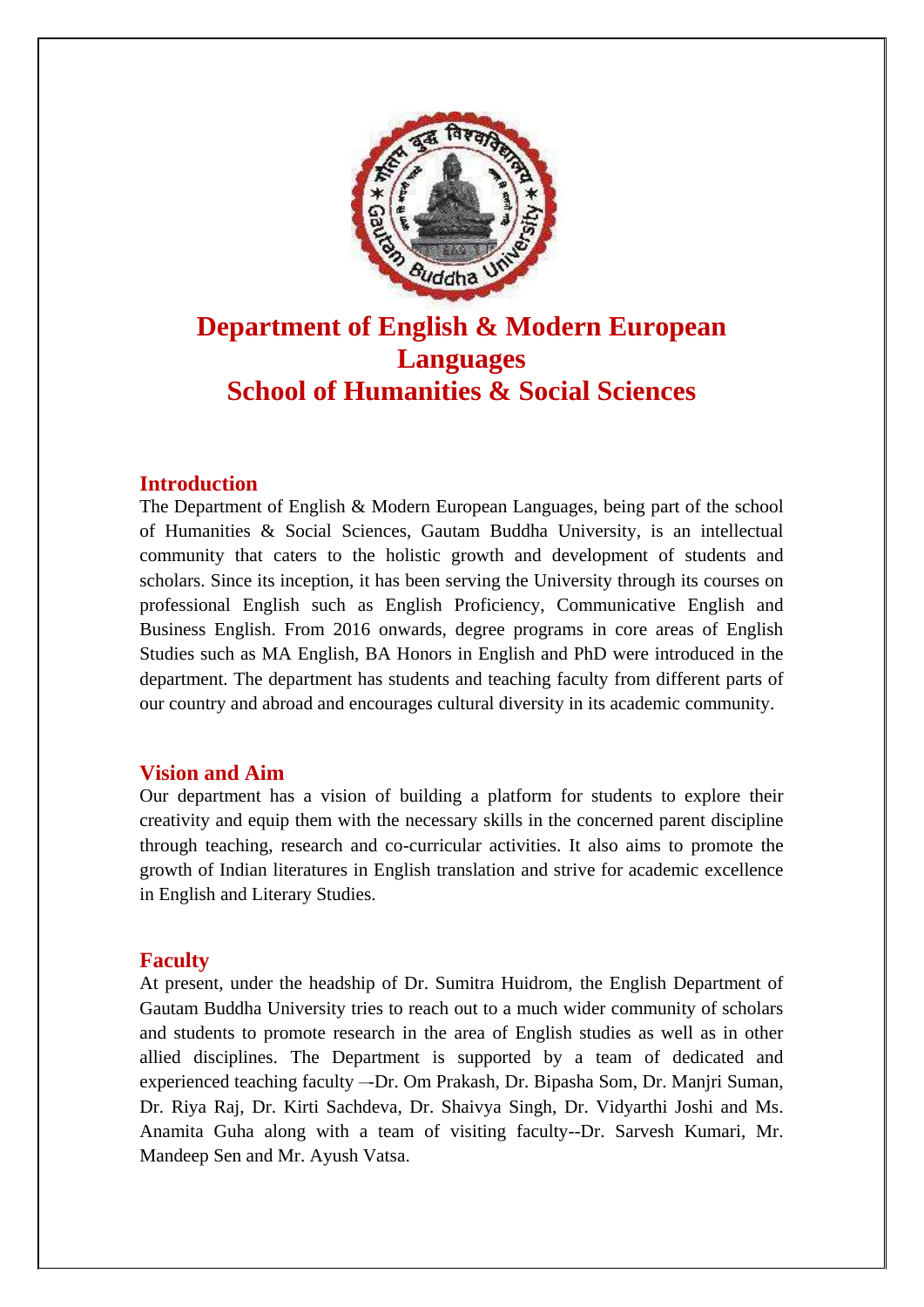# **Degree Programs/Postgraduate Diploma Courses**

The Department offers the following:

- $\bullet$  B.A. (Hons) in English (60 seats)
- M.A. in English (20 seats)
- PhD in English
- Post-Graduate diploma in English Language Teaching

# **Detailed Syllabus of B.A. Honors English program under CBCS**

| <b>S. No.</b>   | Codes  | <b>Name of the Courses</b><br>Theory + Tutorial                             |                |
|-----------------|--------|-----------------------------------------------------------------------------|----------------|
| 02 Core Courses |        |                                                                             |                |
|                 | EN-121 | History of British English literature: $14th$ to<br>$17th$ Centuries        | $5 + 1$        |
| 2               | EN-123 | British Poetry and Drama: 16 <sup>th</sup> to 18 <sup>th</sup><br>Centuries | $5 + 1$        |
|                 |        | 01 Ability Enhancement Compulsory Course (AECC-1)                           |                |
| 3               | EN-101 | <b>English Proficiency</b>                                                  | $\overline{2}$ |
|                 |        | 01 Generic Elective Course (GE-1) (Any one of the following)                |                |
| 4               | EN-111 | Introduction to Language, Culture and<br>Society                            | $5 + 1$        |
|                 |        | Gender and Human Rights                                                     |                |
|                 |        | <b>Total Credits</b>                                                        | 20             |

#### **Semester-I**

#### **EN-121: History of British English Literature: 14th to 17th Centuries**

- 1. Orientation towards history of English literature  $(14<sup>th</sup>-17<sup>th</sup>$  Century)
- 2. Geoffrey Chaucer, *The Canterbury Tales*. General Prologue, pardoner's tale, Knight's Tale,
- 3. Edmund Spenser Fairie Queen, Book I
- 4. Christopher Marlowe *Doctor Faustus*
- 5. John Webster *' The White Devil'*
- 6. Aphra Behn *The Rover*

#### **Suggested Topics and Background Prose Readings for Class Presentations Topics**

- a. Renaissance Humanism
- b. The Stage, Court and City
- c. Religious and Political Thought
- d. Ideas of Love and Marriage
- e. The Writer in Society

#### **Readings**

1. Pico Della Mirandola, excerpts from the *Oration on the Dignity of Man,* in *The Portable Renaissance Reader*, ed. James Bruce Ross and Mary Martin McLaughlin (New York: Penguin Books, 1953) pp. 476–9.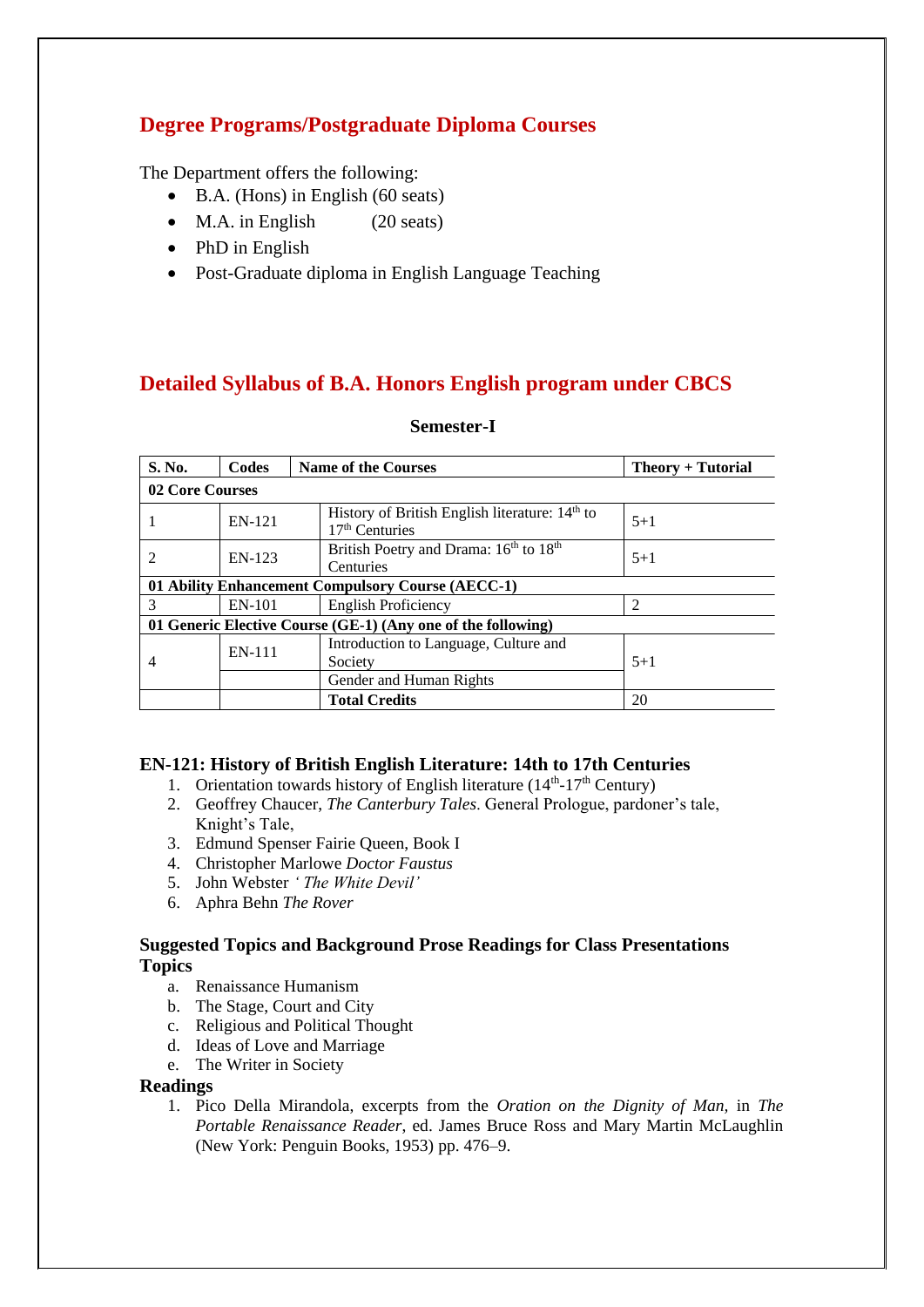- 2. John Calvin, 'Predestination and Free Will', in *The Portable Renaissance Reader,* ed. James Bruce Ross and Mary Martin McLaughlin (New York: Penguin Books, 1953) pp. 704–11.
- 3. Baldassare Castiglione, 'Longing for Beauty' and 'Invocation of Love', in Book 4 of *The Courtier*, 'Love and Beauty', tr. George Bull (Harmondsworth: Penguin, rpt. 1983) pp. 324–8, 330–5.
- 4. Philip Sidney, *An Apology for Poetry*, ed. Forrest G. Robinson (Indianapolis: Bobbs-Merrill, 1970) pp. 13–18.

#### **EN-123: British Poetry and Drama: 16th to 18th Centuries**

- 1. John Donne, ' The Good-Morrow' Valediction Forbidding Morning'
- 2. John Milton *Paradise Lost: Book 1*
- 3. John Dryden *Absalom and Achitophel*
- 4. Alexander Pope *The Rape of the Lock*
- 5. William Shakespeare*, Macbeth*/*King Lear, As you like/Twelfth Night*
- 6. William Shakespeare: Sonnets

#### **Suggested Topics and Background Prose Readings for Class Presentations Topics**

- a. Religious and Secular Thought in the 17th Century
- b. The Stage, the State and the Market
- c. The Mock-epic and Satire
- d. Women in the 17th Century
- e. The Comedy of Manners

#### **Readings**

- 1. The Holy Bible*, Genesis*, chaps. 1–4, *The Gospel according to St. Luke*, chaps. 1–7 and 22–4.
- 2. Niccolo Machiavelli, *The Prince*, ed. and tr. Robert M. Adams (New York: Norton, 1992) chaps. 15, 16, 18, and 25.
- 3. Thomas Hobbes, selections from *The Leviathan,* pt. I (New York: Norton, 2006) chaps. 8, 11, and 13.
- 4. John Dryden, 'A Discourse Concerning the Origin and Progress of Satire', in *The Norton Anthology of English Literature,* vol. 1, 9th edn, ed. Stephen Greenblatt (New York: Norton 2012) pp. 1767–8.

| <b>S. No.</b>   | Codes  | <b>Name of the Courses</b>                                   | $Theory +$<br><b>Credits</b><br><b>Tutorial</b> |    |
|-----------------|--------|--------------------------------------------------------------|-------------------------------------------------|----|
| 02 Core Courses |        |                                                              |                                                 |    |
|                 | EN-122 | British English Literature: 18th Century                     | $5 + 1$                                         | 6  |
| $\mathfrak{D}$  | EN-124 | British English Literature: 19th Century                     | $5 + 1$                                         | 6  |
|                 |        | 01 Ability Enhancement Compulsory Course (AECC-2)            |                                                 |    |
| 3               | ES-101 | <b>Environmental Studies</b><br>3                            |                                                 | 3  |
|                 |        | 01 Generic Elective Course (GE-2) (Any one of the following) |                                                 |    |
|                 | EN-112 | <b>Introduction to General Linguistics</b>                   | $5 + 1$                                         | 6  |
| 4               |        | Social Movements in Contemporary India                       |                                                 |    |
|                 |        | <b>Total Credits</b>                                         |                                                 | 21 |

#### **EN-122: British Literature: 18th Century**

- 1. William Congreve *The Way of the World*
- 2. Jonathan Swift *Gulliver's Travels* (Books I and II)
- 3. Laurence Sterne *The Life and Opinions of Tristram Shandy,*
- 4. Joseph Addison *Ladies Head-Dress*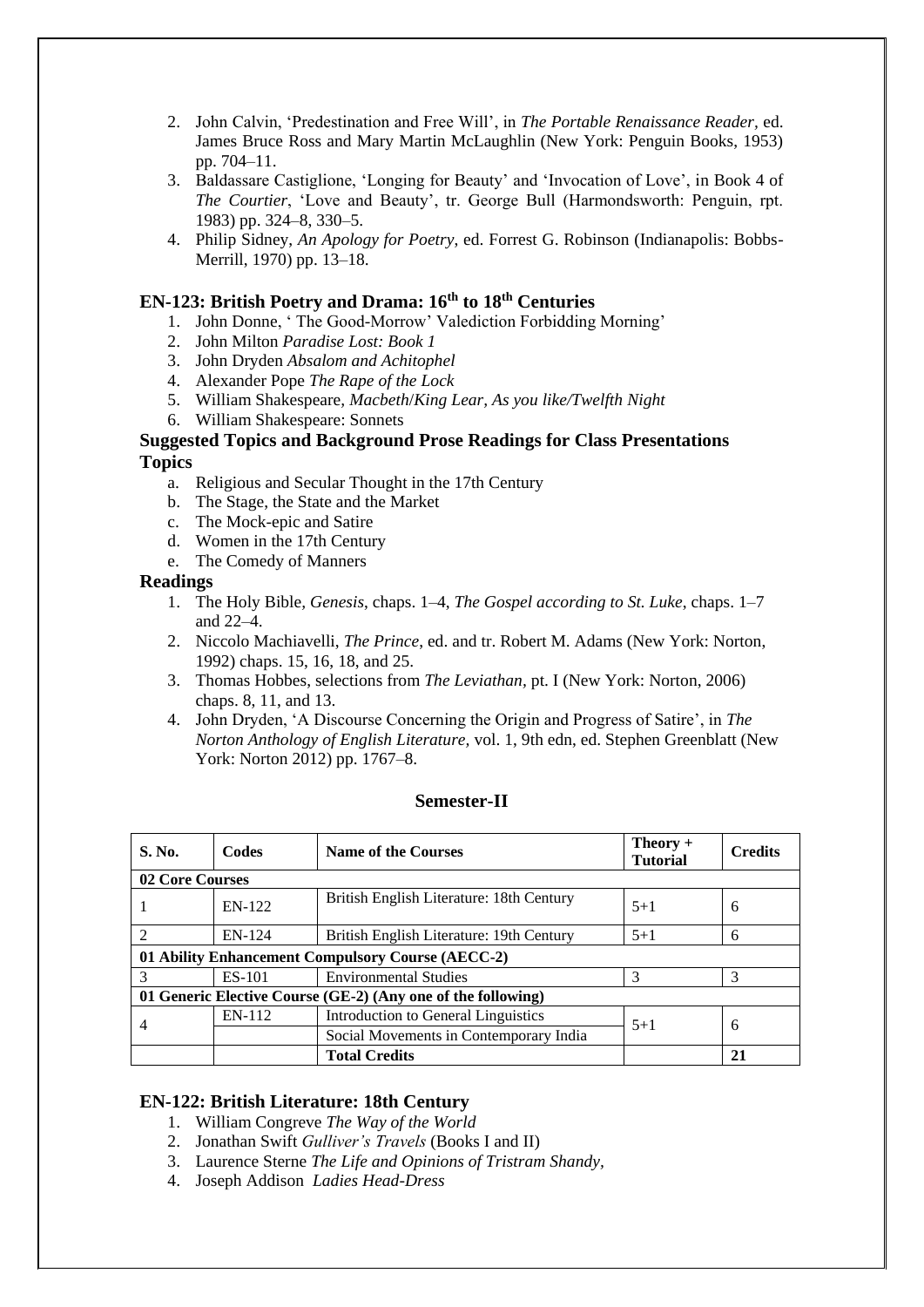- 5. Samuel Johnson 'London' (poem)
- 6. Thomas Gray 'Elegy Written in a Country Churchyard'

#### **Suggested Topics and Background Prose Readings for Class Presentations Topics**

- a. The Enlightenment and Neoclassicism
- b. Restoration Comedy
- c. The Country and the City
- d. The Novel and the Periodical Press

#### **Readings**

- 1. Jeremy Collier, A *Short View of the Immorality and Profaneness of the English Stage*  (London: Routledge, 1996).
- 2. Daniel Defoe, 'The Complete English Tradesman' (Letter XXII), 'The Great Law of Subordination Considered' (Letter IV), and 'The Complete English Gentleman', in *Literature and Social Order in Eighteenth-Century England*, ed. Stephen Copley (London: Croom Helm, 1984).
- 3. Samuel Johnson, 'Essay 156', in *The Rambler*, in *Selected Writings: Samuel Johnson*, ed. Peter Martin (Cambridge, Mass.: Harvard University Press, 2009) pp. 194–7; *Rasselas* Chapter 10; 'Pope's Intellectual Character: Pope and Dryden Compared', from *The Life of Pope*, in *The Norton Anthology of English Literature*, vol. 1, ed. Stephen Greenblatt, 8th edn (New York: Norton, 2006) pp. 2693–4, 2774–7.

#### **EN-124: British Literature: 19th Century**

- *1.* Jane Austen *, Mansfield Park*
- *2.* Charlotte Bronte *Jane Eyre*
- *3.* Charles Dickens *Bleak House*
- 4. Alfred Tennyson ''Ulysses'
- 5. Robert Browning ''Fra Lippo Lippi'
- 6. Christina Rossetti 'A Daughter of Eve'

#### **Suggested Topics and Background Prose Readings for Class Presentations Topics**

- a. Utilitarianism
- b. The 19th Century Novel
- c. Marriage and Sexuality
- d. The Writer and Society
- e. Faith and Doubt
- f. The Dramatic Monologue

#### **Readings**

- 1. Karl Marx and Friedrich Engels, 'Mode of Production: The Basis of Social Life', 'The Social Nature of Consciousness', and 'Classes and Ideology', in *A Reader in Marxist Philosophy*, ed. Howard Selsam and Harry Martel (New York: International Publishers,1963) pp. 186–8, 190–1, 199–201.
- 2. Charles Darwin, 'Natural Selection and Sexual Selection', in *The Descent of Man* in *The Norton Anthology of English Literature*, 8th edn, vol. 2, ed. Stephen Greenblatt (New York: Northon, 2006) pp. 1545–9.
- 3. John Stuart Mill, *The Subjection of Women* in *Norton Anthology of English*  Literature, 8th edn, vol. 2, ed. Stephen Greenblatt (New York: Norton, 2006) chap. 1, pp. 1061–9.

#### **Semester-III**

| S. No.          | Codes  | <b>Core Courses</b>            | <b>Theory</b><br>$+T$ utorial | Credi |  |
|-----------------|--------|--------------------------------|-------------------------------|-------|--|
| 03 Core Courses |        |                                |                               |       |  |
|                 | EN-201 | <b>British Romantic Poetry</b> | $\mathcal{L}^+$               |       |  |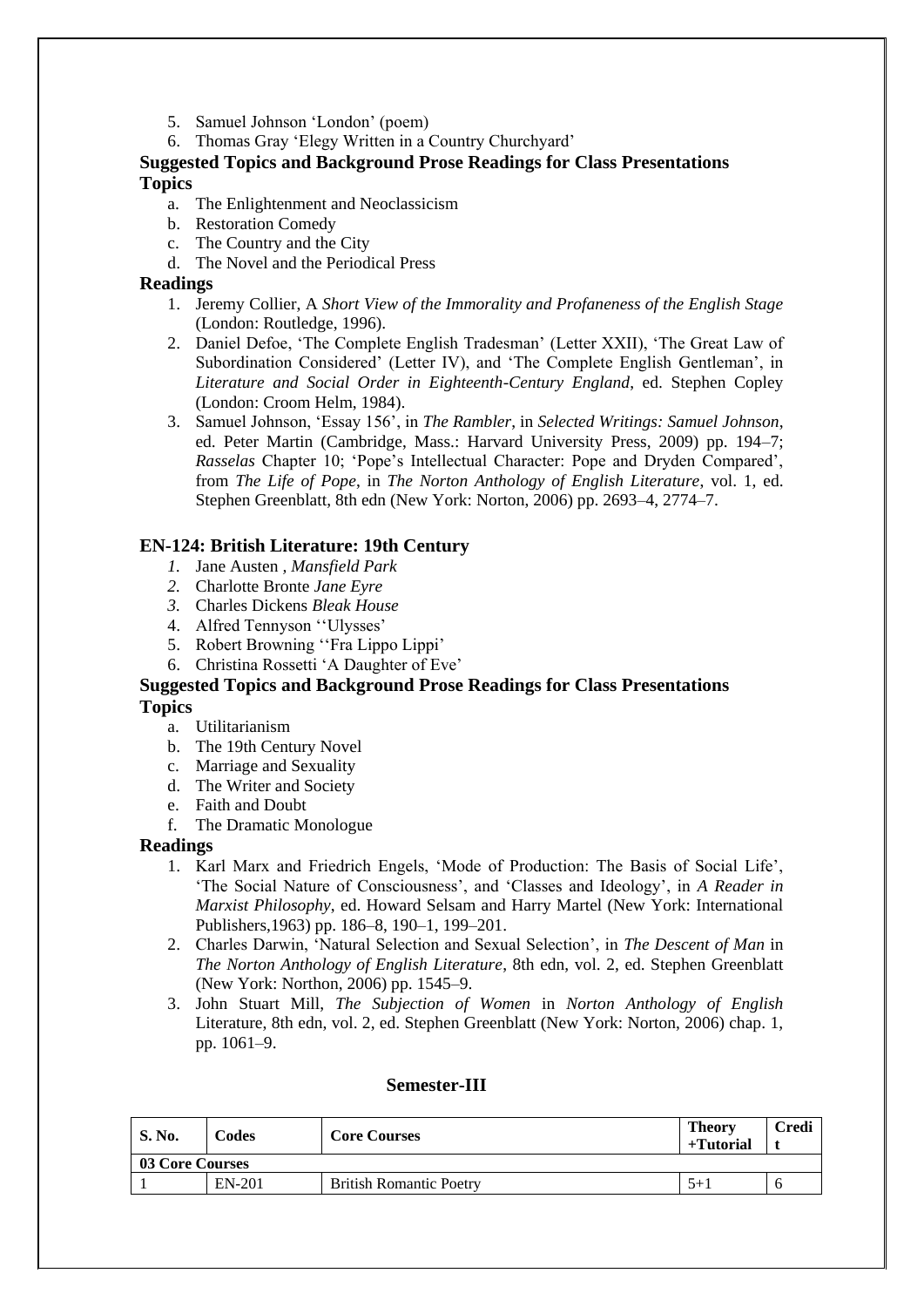|                                                                            | $EN-203$      | British English Literature: The Early 20 <sup>th</sup> Century          | $5 + 1$<br>6 |    |  |
|----------------------------------------------------------------------------|---------------|-------------------------------------------------------------------------|--------------|----|--|
|                                                                            | <b>EN-205</b> | <b>Indian Classical Literature</b>                                      | $5 + 1$      | 6  |  |
|                                                                            |               | 01 Generic Elective [GE-3] Interdisciplinary (Any one of the following) |              |    |  |
|                                                                            | EN-211        | Introduction to Sociolinguistics                                        | $5 + 1$      |    |  |
|                                                                            | <b>PS-110</b> | <b>Understanding Globalization</b>                                      |              | 6  |  |
| 01 Ability Enhancement Elective Course [AEEC-1] (Any one of the following) |               |                                                                         |              |    |  |
|                                                                            | $EN-102$      | Professional Communication                                              |              |    |  |
|                                                                            | EN-213        | British Literature: Post World War II                                   |              |    |  |
|                                                                            |               | <b>Total</b>                                                            |              | 26 |  |

#### **EN-201: British Romantic Poetry**

- 1. William Blake :'A Cradle Song', The little boy Lost from the songs of experience
- 2. William Wordsworth : Ode: Intimations of Immortality'
- 3. Samuel Taylor: Coleridge 'Kubla Khan'
- 4. Percy Bysshe Shelley: 'Ode to the West Wind'
- 5. John Keats ':'On First Looking into Chapman's Homer'
- *6.* Mary Shelley: *Frankenstein*
- *7.* Charles Lamb: *Dream Children: A Reverie,*

# **Suggested Topics and Background Prose Readings for Class Presentations**

#### **Topics**

- a. Reason and Imagination
- b. Conceptions of Nature
- c. Literature and Revolution
- d. The Gothic
- e. The Romantic Lyric

#### **Readings**

- 1. William Wordsworth, 'Preface to Lyrical Ballads', in *Romantic Prose and* Poetry, ed. Harold Bloom and Lionel Trilling (New York: OUP, 1973) pp. 594–611.
- 2. John Keats, 'Letter to George and Thomas Keats, 21 December 1817', and 'Letter to Richard Woodhouse, 27 October, 1818', in *Romantic Prose and* Poetry, ed. Harold Bloom and Lionel Trilling (New York: OUP, 1973) pp. 766–68, 777–8.
- 3. Jean-Jacques Rousseau, 'Preface' to *Emile or Education,* tr. Allan Bloom (Harmondsworth: Penguin, 1991).
- 4. Samuel Taylor Coleridge, *Biographia Literaria*, ed. George Watson (London: Everyman, 1993) chap. XIII, pp. 161–66.

#### **EN-203: British Literature: The Early 20th Century**

- *1.* Joseph Conrad: *Under the Western Eyes*
- *2.* D.H. Lawrence: *Women in love*
- *3.* Virginia Woolf: *The Waves*
- 4. W.B. Yeats: 'The Second Coming' 'Sailing to Byzantium'
- 5. T.S. Eliot: 'The Love Song of J. Alfred Prufrock', 'The Hollow Men'

#### **Suggested Topics and Background Prose Readings for Class Presentations Topics**

- a. Modernism, Post-modernism and non-European Cultures
- b. The Women's Movement in the Early 20th Century
- c. Psychoanalysis and the Stream of Consciousness
- d. The Uses of Myth
- e. The Avant Garde

#### **Readings**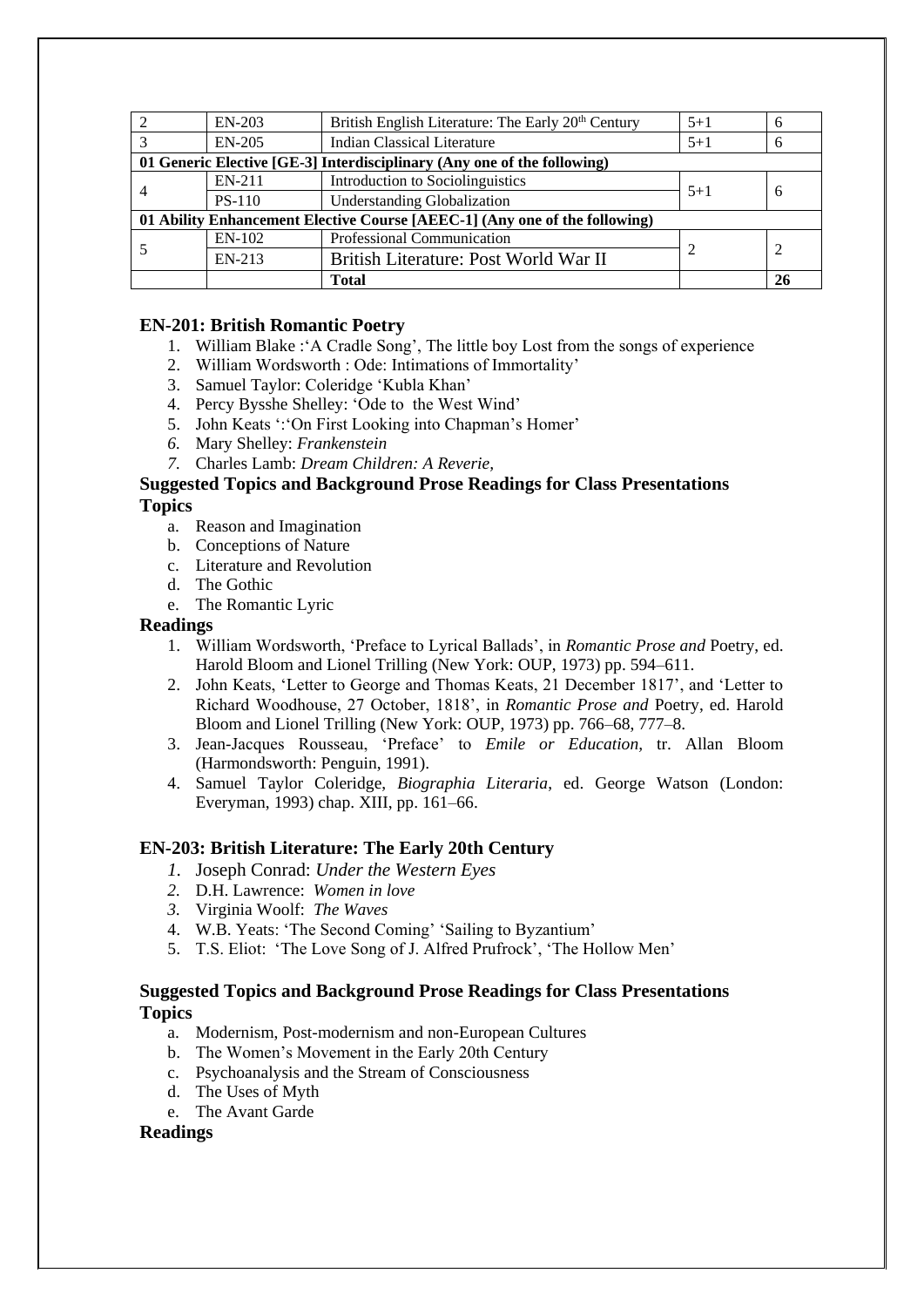- 1. Sigmund Freud, 'Theory of Dreams', 'Oedipus Complex', and 'The Structure of the Unconscious', in *The Modern Tradition*, ed. Richard Ellman et. al. (Oxford: OUP, 1965) pp. 571, 578–80, 559–63.
- *2.* T.S. Eliot, 'Tradition and the Individual Talent', in *Norton Anthology of English Literature,* 8th edn, vol. 2, ed. Stephen Greenblatt (New York: Norton, 2006) pp. 2319–25.
- *3.* Raymond Williams, 'Introduction', in *The English Novel from Dickens to Lawrence*  (London: Hogarth Press, 1984) pp. 9–27.

#### **EN-205: Indian Classical Literature**

- 1. Bharata, *Natyashastra,* tr. Manomohan Ghosh, vol. I, 2nd edn (Calcutta: Granthalaya, 1967) chap. 6: 'Sentiments', pp. 100–18.
- 2. Vinay Dharwadkar, 'Orientalism and the Study of Indian Literature', in *Orientalism and the Postcolonial Predicament: Perspectives on South Asia*, ed. Carol A. Breckenridge and Peter van der Veer (New Delhi: OUP, 1994) pp. 158–95.
- **3.** *Meghaduta* by Kalidasa tr. M.R Kale, 5th reprint, Motilal Banarasidas, 2**, 2015.**

4. *Mrcchakatika*, by Sudraka tr. M.R Kale (New Delhi: Motilal Banarasidass,

#### 1962).

### **Suggested Topics and Background Prose Readings for Class Presentations Topics**

- a. The Indian Epic Tradition: Themes and Recensions.
- b. Classical Indian Drama: Theory and Practice
- c. Alankara and Rasa
- d. Dharma and the Heroic

#### **Readings**

- 1. Iravati Karve, 'Draupadi', in *Yuganta*: *The End of an Epoch* (Hyderabad: Disha, 1991) pp. 79–105.
- *2.* J.A.B. Van Buitenen, 'Dharma and Moksa', in Roy W. Perrett, ed., *Indian Philosophy*, *vol. V*, *Theory of Value: A Collection of Readings* (New York: Garland, 2000) pp. 33–40.
- *3.* Vinay Dharwadkar, 'Orientalism and the Study of Indian Literature', in *Orientalism and the Postcolonial Predicament: Perspectives on South Asia*, ed. Carol A. Breckenridge and Peter van der Veer (New Delhi: OUP, 1994) pp. 158–95.

#### **EN-213: British Literature: Post World War II**

- *1.* John Fowles: *The French Lieutenant's Woman (novel)*
- *2.* Jeanette Winterson: *Sexing the Cherry (novel)*
- *3.* Hanif Kureshi : *My Beautiful Launderette (drama-film)*
- 4. Phillip Larkin: 'Whitsun Weddings',' Church Going' (poem)
- 5. Ted Hughes:: 'Hawk Roosting',' Crow's Fall'(poem)
- 6. Seamus Heaney:'Digging', 'Casualty', (poem)
- 7. Carol Anne Duffy:'Text', 'Stealing'(poem)

#### **Suggested Topics and Background Prose Readings for Class Presentations Topics**

- a. Postmodernism in British Literature
- b. Britishness after 1960s
- c. Intertextuality and Experimentation
- d. Literature and Counterculture

#### **Readings**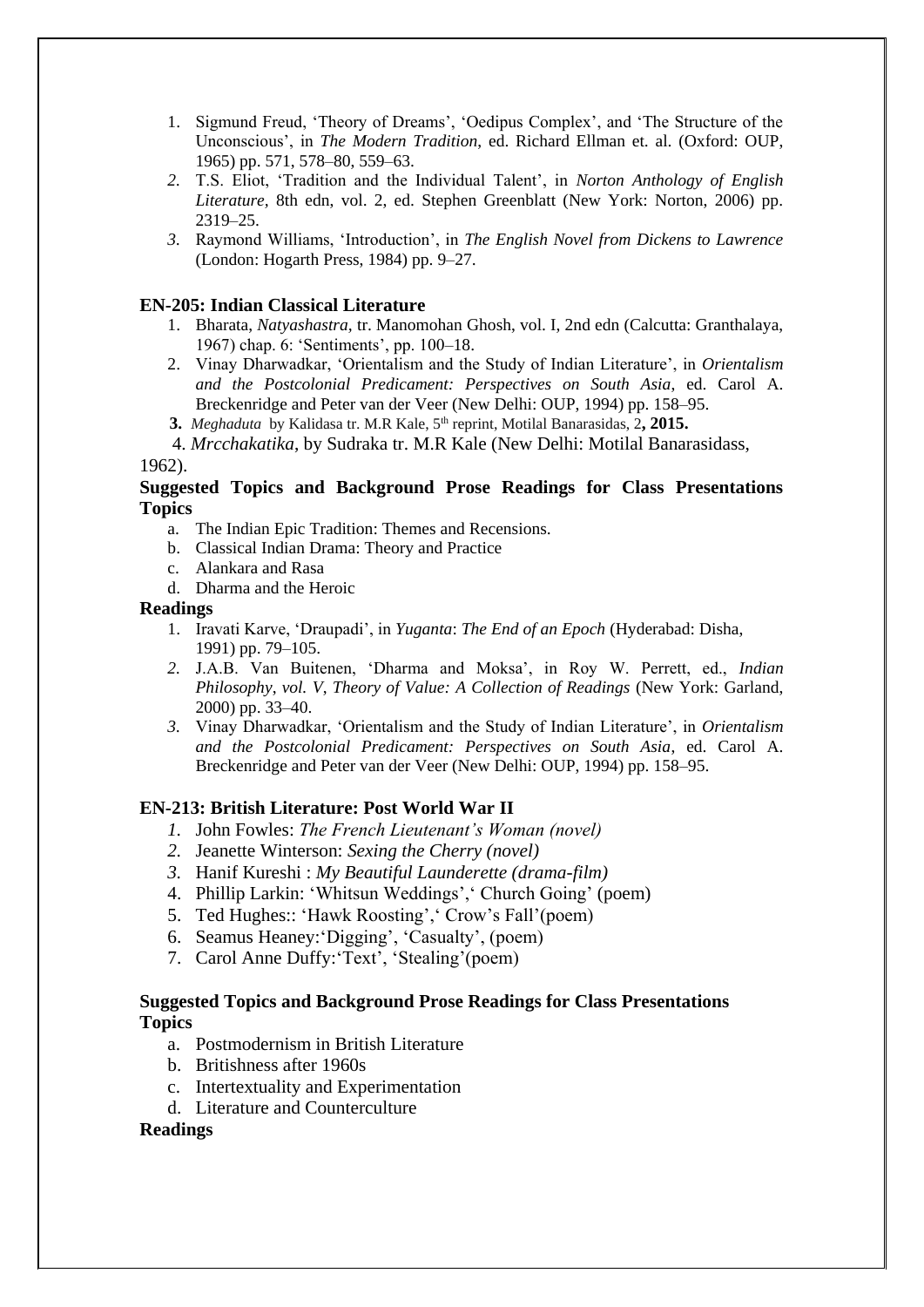Alan Sinfield, 'Literature and Cultural Production', in *Literature*, *Politics*, *and Culture in Postwar Britain* (Berkley and Los Angeles: University of California Press, 1989) pp. 23–38.

- 1. Seamus Heaney, 'The Redress of Poetry', in *The Redress of Poetry* (London: Faber, 1995) pp. 1–16.
- *2.* Patricia Waugh, 'Culture and Change: 1960-1990', in *The Harvest of The Sixties: English Literature And Its Background, 1960-1990* (Oxford: OUP, 1997).

#### **Semester-IV**

| S. No.                                                                     | Codes    | <b>Core Courses</b>                                                     | <b>Theory</b><br>$+Tutorial$ | <b>Credit</b> |
|----------------------------------------------------------------------------|----------|-------------------------------------------------------------------------|------------------------------|---------------|
| 03 Core Courses                                                            |          |                                                                         |                              |               |
|                                                                            | EN-202   | Indian Writing in English                                               | $5 + 1$                      | 6             |
| $\overline{2}$                                                             | $EN-204$ | Postcolonial Literatures                                                | $5 + 1$                      | 6             |
| 3                                                                          | $EN-206$ | European Classical Literature                                           | $5 + 1$                      | 6             |
|                                                                            |          | 01 Generic Elective [GE-4] Interdisciplinary (Any one of the following) |                              |               |
| 4                                                                          | EN-212   | Introduction to Translation Studies                                     | $5 + 1$                      | 6             |
|                                                                            | EN-214   | Media and Mass Communication                                            |                              |               |
| 01 Ability Enhancement Elective Course [AEEC-2] (Any one of the following) |          |                                                                         |                              |               |
| 5                                                                          | EN-216   | Nineteenth Century European Realism                                     | 2                            | 2             |
|                                                                            | EN-218   | Introduction to English Language Teaching                               |                              |               |
|                                                                            |          | <b>Total</b>                                                            |                              | 26            |

#### **EN-202: Indian Writing in English**

- 1. R.K. Narayan *: The Guide (novel)*
- 2. Kamala Markandaya*: Possession (novel)*
- 3. H.L.V. Derozio :"To my Native Land," "Song of the Hindustanee Minstrel" (poem)
- 4. Nissim Ezekiel :'The Professor', 'Island' (poem)
- 5 Robin S. Ngangom: 'Poetry' ' Everywhere I go' (poem)
- 6. Salman Rushdie :"The Free Radio" (short story)
- 7. Rohinton Mistry: "Swimming Lesson"(short story)
- 8. Girish Karnad: *Nagamandal*a (play)

### **Suggested Topics and Background Prose Readings for Class Presentations Topics**

- a. Indian English
- b. Indian English Literature and its Readership
- c. Themes and Contexts of the Indian English Novel
- d. The Aesthetics of Indian English Poetry
- e. Modernism in Indian English Literature

#### **Readings**

- 1. Raja Rao, Foreword to *Kanthapura* (New Delhi: OUP, 1989) pp. v–vi.
- 2. Salman Rushdie, 'Commonwealth Literature does not exist', in *Imaginary Homelands* (London: Granta Books, 1991) pp. 61–70.
- 3. Meenakshi Mukherjee, 'Divided by a Common Language', in *The Perishable Empire*(New Delhi: OUP, 2000) pp.187–203.
- 4. Bruce King, 'Introduction', in *Modern Indian Poetry in English* (New Delhi: OUP,  $2<sup>nd</sup>$  edn, 2005) pp. 1–10.

#### **EN-204: Postcolonial Literatures**

- *1.* Chinua Achebe *: Arrow of God(novel)*
- *2.* Gabriel Garcia Marquez : *Hundred Years of Solitude (novel)*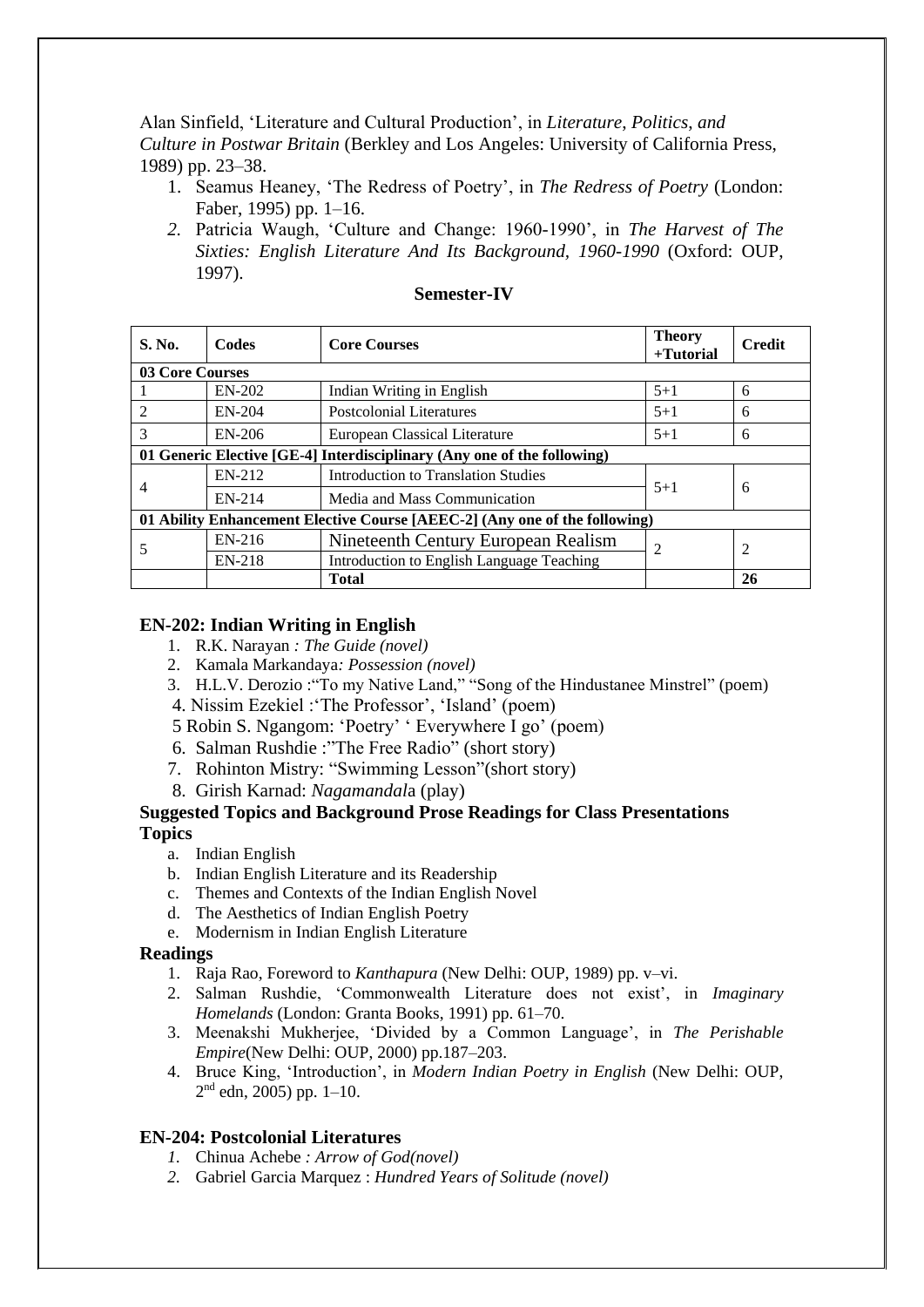- 3. Bessie Head: '*The Collector of Treasures' (short fiction)*
- 4. Ama Ata Aidoo: "The Girl who can" (short story)
- 5. Grace Ogot :"The Green Leaves" (short story)
- 6. Pablo Neruda: "Tonight I can Write", "The Way Spain Was" (poem)
- 7. Derek Walcott:: "A Far Cry from Africa," "Names'"(poem)
- 8. David Malouf: "Revolving Days," "Wild Lemons"(poem)
- 9. Mamang Dai:"Small Towns and the River', "The Voice of the Mountain" (poem)

### **Suggested Topics and Background Prose Readings for Class Presentations Topics**

- a. De-colonization, Globalization and Literature
- b. Literature and Identity Politics
- c. Writing for the New World Audience
- d. Region, Race, and Gender
- e. Postcolonial Literatures and Questions of Form

#### **Readings**

- 1. Franz Fanon, 'The Negro and Language', in *Black Skin, White Masks*, tr. Charles Lam Markmann (London: Pluto Press, 2008) pp. 8–27.
- *2.* Ngugi wa Thiong'o, 'The Language of African Literature', in *Decolonising the Mind*  (London: James Curry, 1986) chap. 1, sections 4–6.
- 3. Gabriel Garcia Marquez, the Nobel Prize Acceptance Speech, in *Gabriel Garcia Marquez: New Readings*, ed. Bernard McGuirk and Richard Cardwell (Cambridge: Cambridge University Press, 1987).

#### **EN-206: European Classical Literature**

- 1. Homer *The Iliad,* tr. E.V. Rieu (Harmondsworth: Penguin,1985).
- *2.* Sophocles *Antigone*, tr. J E Thomas(Clayton: Prestwick House Inc., 2006)
- *3.* Terence, 'The Andrian Girl' in *The Andrian, Heautontimorumenos, and Hecyra of Terence*, tr. J A Philips , 1836.
- *4.* Ovid *Selections from Metamorphoses* 'Bacchus', (Book III), 'Pyramus and Thisbe' (Book IV), 'Philomela' (Book VI), tr. Mary M. Innes (Harmondsworth: Penguin, 1975).

#### **Suggested Topics and Background Prose Readings for Class Presentations Topics**

- a. The Epic
- b. Comedy and Tragedy in Classical Drama
- c. The Athenian City State
- d. Catharsis and Mimesis
- e. Satire
- f. Literary Cultures in Augustan Rome

#### **Readings:**

- 1. Aristotle, *Poetics*, translated with an introduction and notes by Malcolm Heath, (London: Penguin, 1996) chaps. 6–17, 23, 24, and 26.
- 2. Plato, *The Republic,* Book X, tr. Desmond Lee (London: Penguin, 2007).
- 3. Horace, *Ars Poetica*, tr. H. Rushton Fairclough, *Horace: Satires, Epistles and Ars Poetica* (Cambridge Mass.: Harvard University Press, 2005) pp. 451–73.

#### **EN-218: Nineteenth Century European Realism**

- 1. Ivan Turgenev: *Fathers and Sons*, tr. Peter Carson (London: Penguin, 2009).
- 2. Fyodor Dostoyvesky *The Idiot*, tr. Jessie Coulson London: Norton, 1989).
- 3. Honore de Balzac: *Old Goriot*, tr. M.A. Crawford (London: Penguin, 2003).
- 4. Gustave Flaubert: *Madame Bovary*, tr. Geoffrey Wall (London: Penguin, 2002).

#### **Suggested Topics and Background Prose Readings for Class Presentations Topics**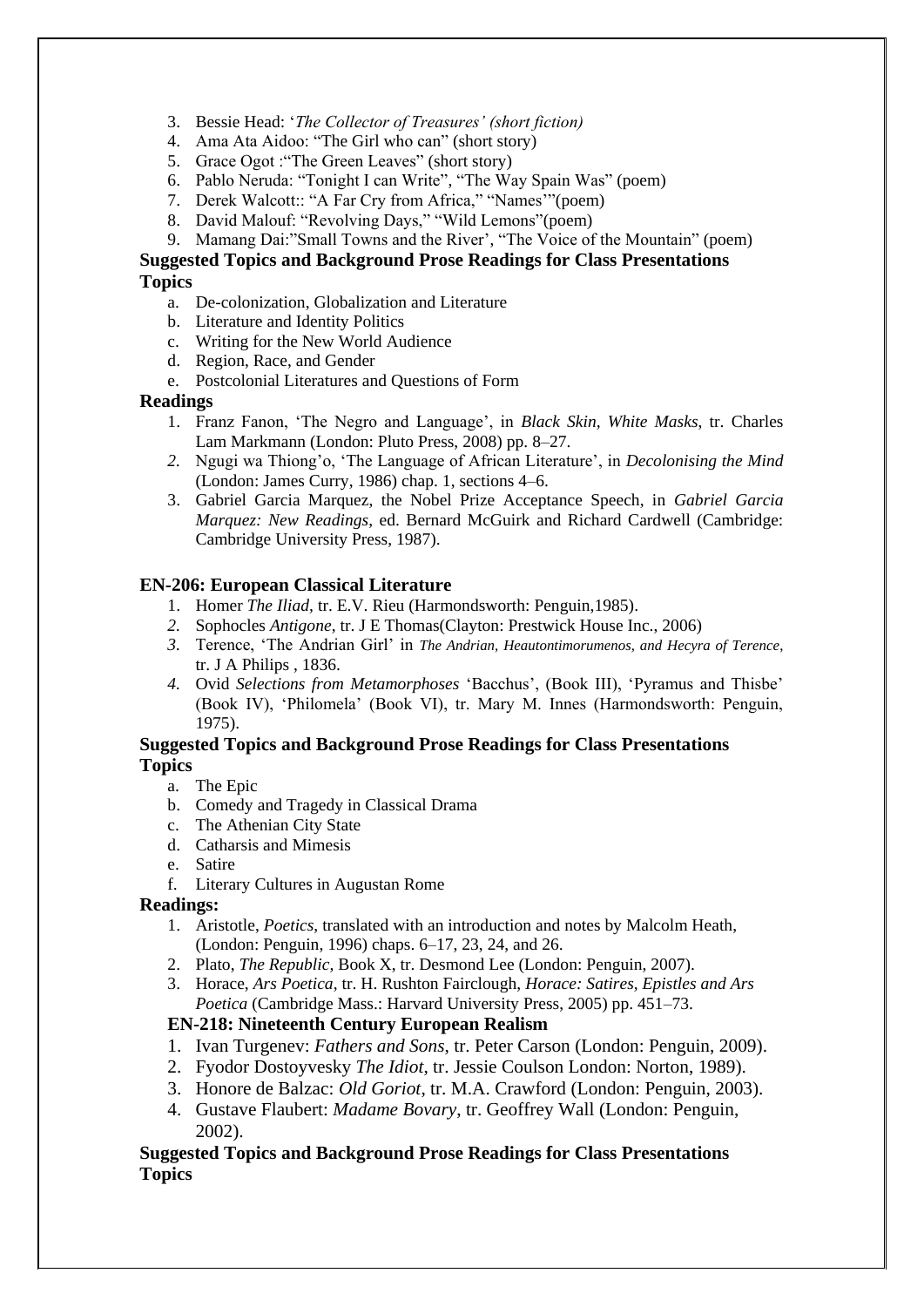- a. History, Realism and the Novel Form
- b. Ethics and the Novel
- c. The Novel and its Readership in the 19th Century
- d. Politics and the Russian Novel: Slavophiles and Westernizers

#### **Readings**

- 1. Leo Tolstoy, 'Man as a creature of history in *War and Peace*', ed. Richard Ellmann et. al., *The Modern Tradition*, (Oxford: OUP, 1965) pp. 246–54.
- *2.* Honore de Balzac, 'Society as Historical Organism', from Preface to *The Human Comedy*, in *The Modern Tradition,* ed. Ellmann et. al (Oxford: OUP, 1965) pp. 265– 67.
- *3.* Gustav Flaubert, 'Heroic honesty', Letter on *Madame Bovary,* in *The Modern Tradition*, ed. Richard Ellmann et. al. (Oxford: OUP, 1965) pp. 242–3.
- 4. George Lukacs, 'Balzac and Stendhal', in *Studies in European Realism*  (London, Merlin Press, 1972) pp. 65–85.

| S.<br>No.       | Codes           | <b>Core Courses</b>                                                         | $Theory +$<br><b>Tutorial</b> | <b>Credit</b> |  |
|-----------------|-----------------|-----------------------------------------------------------------------------|-------------------------------|---------------|--|
|                 | 02 Core Courses |                                                                             |                               |               |  |
|                 | EN-301          | American Literature                                                         | $5 + 1$                       | 6             |  |
| 2               | EN-303          | Literary Criticism                                                          | $5 + 1$                       | 6             |  |
|                 |                 | 02 Discipline Specific Electives (Any one from each group of the following) |                               |               |  |
|                 | Group A [DSE-1] |                                                                             |                               |               |  |
|                 | EN-305          | Modern Indian Writing in English Translation                                | $5 + 1$                       |               |  |
| 3               |                 |                                                                             |                               | 6             |  |
|                 | EN-307          | Literature of the Indian Diaspora                                           |                               |               |  |
| Group B [DSE-2] |                 |                                                                             |                               |               |  |
|                 | EN-309          | Popular Literature                                                          |                               |               |  |
| 4               | EN-311          | Modern European Drama                                                       | $5 + 1$                       | 6             |  |
|                 |                 | <b>Total</b>                                                                |                               | 24            |  |

#### **Semester-V**

#### **EN-301: American Literature**

- *1.* Tennessee Williams: *The Glass Menagerie (play)*
- *2.* Toni Morrison: *Beloved (novel)*
- 3. Sherman Alexie: *Flight* (novel)
- 4. Edgar Allan Poe :"The Purloined Letter" (short story)
- 5. William Faulkner :"A Rose for Emily"(short story)
- 6. F. Scott Fitzgerald :"The Crack-up"(essay)
- 7 Anne Bradstreet: **"**An Apology"(poem)
- 8. Walt Whitman : "Voices, "O Captain, My Captain",(poem)

#### **Suggested Topics and Background Prose Readings for Class Presentations Topics**

- a. The American Dream
- b. Social Realism and the American Novel
- c. Folklore and the American Novel
- d. Black Women's Writings
- e. Questions of Form in American Poetry

#### **Readings**

1. Hector St John Crevecouer, 'What is an American', (Letter III) in *Letters from an American Farm*er (Harmondsworth: Penguin, 1982) pp. 66–105.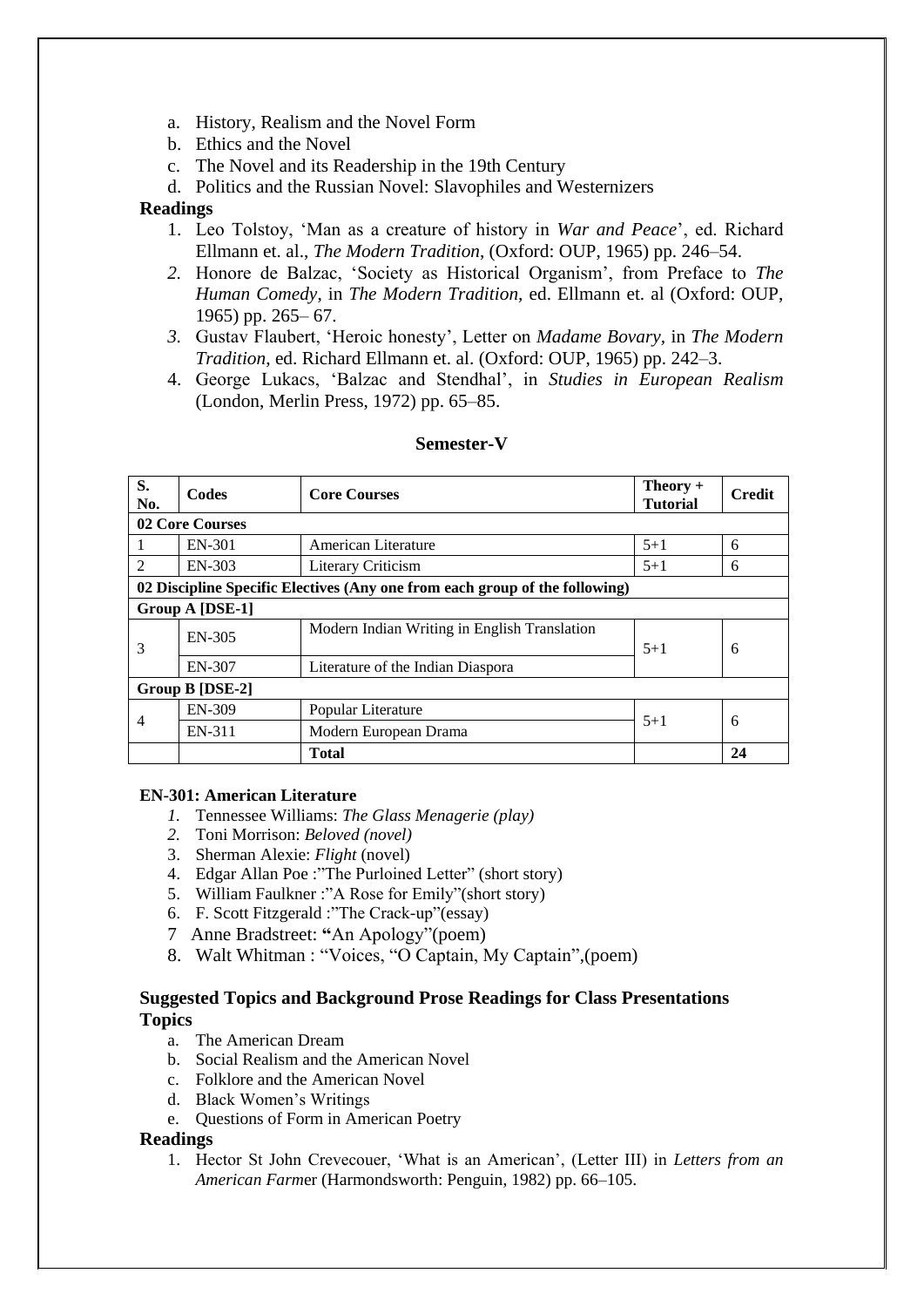- 2. Frederick Douglass, A *Narrative of the life of Frederick Douglass* (Harmondsworth: Penguin, 1982) chaps. 1–7, pp. 47–87.
- 3. Henry David Thoreau, 'Battle of the Ants' excerpt from 'Brute Neighbours', in *Walden* (Oxford: OUP, 1997) chap. 12.
- 4. Ralph Waldo Emerson, 'Self Reliance', in *The Selected Writings of Ralph Waldo Emerson*, ed. with a biographical introduction by Brooks Atkinson (New York: The Modern Library, 1964).
- 5. Toni Morrison, 'Romancing the Shadow', in *Playing in the Dark: Whiteness and Literary Imagination* (London: Picador, 1993) pp. 29–39.

#### **EN-303: Literary Criticism**

- 1. William Wordsworth: Preface to the *Lyrical Ballads* (1802) S.T. Coleridge: *Biographia Literaria.* Chapters IV, XIII and XIV
- 2. Virginia Woolf: Modern Fiction T.S. Eliot: "Tradition and the Individual Talent", "The Function of Criticism"
- 3. I.A. Richards: *Principles of Literary Criticism* Chapters 1,2 and 34.London 1924 and *Practical Criticism.* London, 1929
- 4. Cleanth Brooks: "The Heresy of Paraphrase", and "The Language of Paradox" in *The Well-Wrought Urn: Studies in the Structure of Poetry* (1947)

## **Suggested Topics and Background Prose Readings for Class Presentations Topics**

- a. Summarising and Critiquing
- b. Point of View
- c. Reading and Interpreting
- d. Media Criticism
- e. Plot and Setting
- f. Citing from Critics' Interpretations

#### **Suggested Readings**

- 1. C.S. Lewis: Introduction in *An Experiment in Criticism,* Cambridge University Press 1992
- 2. M.H. Abrams: *The Mirror and the Lamp*, Oxford University Press,!971
- 3. Rene Wellek, Stephen G. Nicholas: *Concepts of Criticism*, Connecticut, Yale University 1963
- 4. Taylor and Francis Eds. *An Introduction to Literature, Criticism and Theory*, Routledge, 1996

#### **EN-305: Modern Indian Writing in English Translation**

- 1. Premchand '*Godan,* (novel)
- 2. Saadat Hasan Manto, *Toba Tek Singh* '.(short story)
- 3. Gurdial Singh '*A Season of No Return'*, in *Earthy Tones*, tr. Rana Nayar (Delhi: Fiction House, 2002). (short story)
- 4. Fakir Mohan Senapati '*Rebati*', in *Oriya Stories*, ed. Vidya Das, tr. Kishori Charan Das (Delhi: Srishti Publishers, 2000). (short story)
- 5. Rabindra Nath Tagore '*Light, Oh Where is the Light*?' and *'When My Play was with thee'*, in *Gitanjali: A New Translation with an Introduction* by William Radice (New Delhi: Penguin India, 2011).(poem)
- 6. G.M. Muktibodh '*The Void'*, (tr. Vinay Dharwadker) and 'So Very Far', (tr. Tr. Vishnu Khare and Adil Jussawala), in *The Oxford Anthology of Modern Indian Poetry*, ed.*Literature: An Anthology, Plays and Prose, Surveys and Poems*, ed. K.M. George,vol. 3 (Delhi: Sahitya Akademi, 1992).(poem)
- 7. Thangjam Ibopishak Singh '*Dali, Hussain*, or *Odour of Dream*, Colour of Wind' and 'The Land of the Half-Humans', tr. Robin S. Ngangom, in *The Anthology of Contemporary Poetry from the Northeast* (NEHU: Shillong, 2003).(poem)
- 8. Dharamveer Bharati *Andha Yug*, tr. Alok Bhalla (New Delhi: OUP, 2009).(play)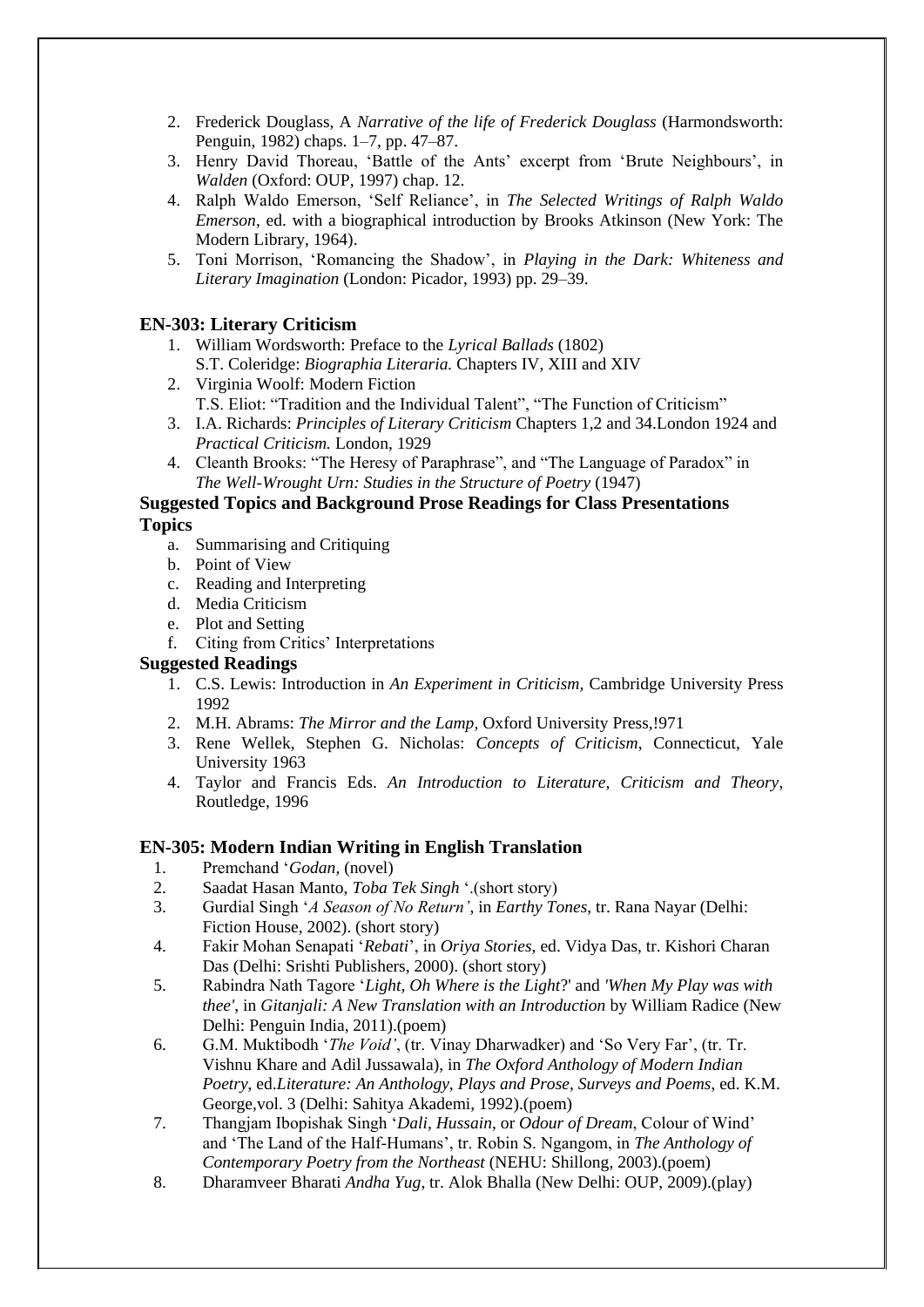9. G. Kalyan Rao *Untouchable Spring*, tr. Alladi Uma and M. Sridhar (Delhi: Orient Black Swan, 2010) (novel)

#### **Suggested Topics and Background Prose Readings for Class Presentations Topics**

- a. The Aesthetics of Translation
- b. Linguistic Regions and Languages
- c. Modernity in Indian Literature
- d. Caste, Gender and Resistance
- e. Questions of Form in 20th Century Indian Literature.

#### **Readings**

- 1. Namwar Singh, 'Decolonising the Indian Mind', tr. Harish Trivedi, *Indian Literature*, no. 151 (Sept./Oct. 1992).
- *2.* B.R. Ambedkar, *Annihilation of Caste* in *Dr. Babasaheb Ambedkar: Writings and Speeches*, vol. 1 (Maharashtra: Education Department, Government of Maharashtra, 1979) chaps. 4, 6, and 14.
- 3. Sujit Mukherjee, 'A Link Literature for India', in *Translation as Discovery*  (Hyderabad: Orient Longman, 1994) pp. 34–45.
- 4. G.N. Devy, 'Introduction', from *After Amnesia* in *The G.N. Devy Reader* (New Delhi: Orient BlackSwan, 2009) pp. 1–5.

#### **EN-307: Literature of the Indian Diaspora**

- 1. V S Naipaul: *A House for Mr Biswas*
- 2. Rohinton Mistry: *A Fine Balance* ( Alfred A Knopf)
- 3. Meera Syal: *Anita and Me* (Harper Collins)
- *4.* Jhumpa Lahiri: *The Interpreter of Maladies*

#### **Suggested Topics and Background Prose Readings for Class Presentations Topics**

- a. The Diaspora
- b. Nostalgia
- c. New Medium
- d. Alienation

#### **Readings**

- *1.* "Introduction: The diasporic imaginary" in Mishra, V. (2008). *Literature of the Indian diaspora.* London: Routledge
- 2. "Cultural Configurations of Diaspora," in Kalra, V. Kaur, R. and Hutynuk, J. (2005). *Diaspora & hybridity*. London: Sage Publications.
- 3. "The New Empire within Britain," in Rushdie, S. (1991). *Imaginary Homelands*. London: Granta Books.

#### **EN-309: Popular Literature**

- 1. JK Rowling: Harry Potter and the goblet of fire (novel)
- *2*.Agatha Christie: *The Murder of Roger Ackroyd (novel)*
- 3. Shyam Selvadurai: *Funny Boy(novel)*
- 4. Durgabai Vyam and Subhash Vyam *Bhimayana: Experiences of*
- *Untouchability/ Autobiographical Notes on Ambedkar* .

# **Suggested Topics and Background Prose Readings for Class Presentations Topics**

- a. Coming of Age
- b. The Canonical and the Popular
- c. Caste, Gender and Identity
- d. Ethics and Education in Children's Literature
- e. Sense and Nonsense
- f. The Graphic Novel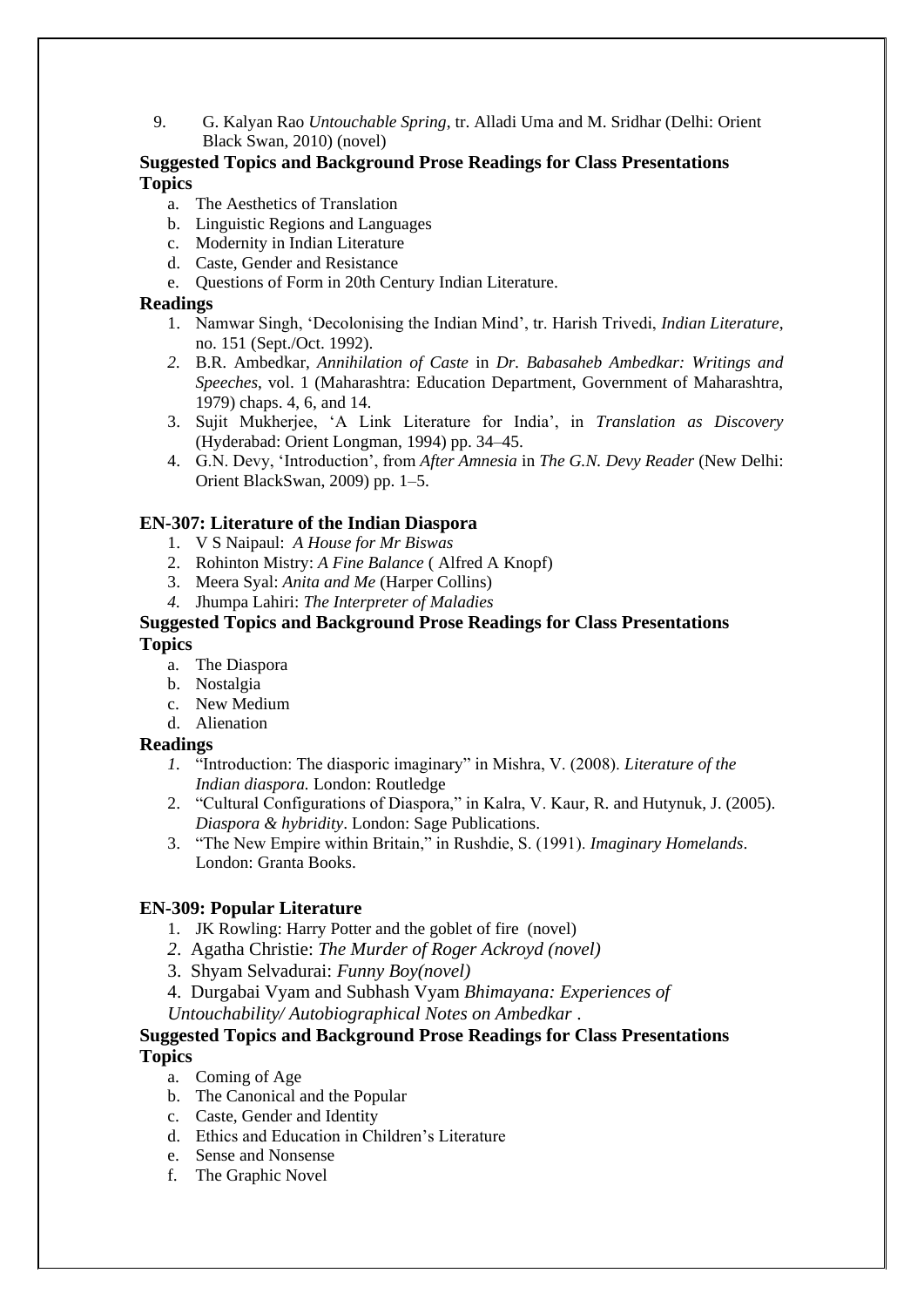# **Readings**

- 1. Chelva Kanaganayakam, 'Dancing in the Rarefied Air: Reading Contemporary Sri Lankan Literature' (*ARIEL*, Jan. 1998) rpt, Malashri Lal, Alamgir Hashmi, and Victor J. Ramraj, eds., *Post Independence Voices in South Asian Writings* (Delhi: Doaba Publications, 2001) pp. 51–65.
- 2. Sumathi Ramaswamy, 'Introduction', in *Beyond Appearances?: Visual Practices and Ideologies in Modern India* (Sage: Delhi, 2003) pp. xiii–xxix.
- 3. Leslie Fiedler, 'Towards a Definition of Popular Literature', in *Super Culture: American Popular Culture and Europe*, ed. C.W.E. Bigsby (Ohio: Bowling Green University Press, 1975) pp. 29–38.
- 4. Felicity Hughes, 'Children's Literature: Theory and Practice', *English Literary History*, vol. 45, 1978, pp. 542–61*.*

#### **EN-311: Modern European Drama**

- *1.* Henrik Ibsen: *A Doll's House*
- *2.* Bertolt Brecht: *Mother Courage*
- *3.* Albert Camus: *The Outsider*
- *4.* Thomas Mann: *The Magic Mountain*

#### **Suggested Topics and Background Prose Readings for Class Presentations Topics**

- a. Politics, Social Change and the Stage
- b. Text and Performance
- c. European Drama: Realism and Beyond
- d. Tragedy and Heroism in Modern European Drama
- e. The Theatre of the Absurd

#### **Readings**

- 1. Constantin Stanislavski, *An Actor Prepares*, chap. 8, 'Faith and the Sense of Truth', tr. Elizabeth Reynolds Hapgood (Harmondsworth: Penguin, 1967) sections 1, 2, 7, 8, 9, pp. 121–5, 137–46.
- 2. Bertolt Brecht, 'The Street Scene', 'Theatre for Pleasure or Theatre for Instruction', and 'Dramatic Theatre vs Epic Theatre', in *Brecht on Theatre: The Development of an Aesthetic*, ed. and tr. John Willet (London: Methuen, 1992) pp. 68–76, 121–8.
- 3. George Steiner, 'On Modern Tragedy', in *The Death of Tragedy* (London: Faber, 1995) pp. 303–24.

| <b>S. No.</b>   | Codes  | <b>Theory</b><br><b>Core Courses</b><br>$\pm$<br><b>Tutorial</b>            |         | <b>Credi</b><br>t |
|-----------------|--------|-----------------------------------------------------------------------------|---------|-------------------|
| 02 Core Courses |        |                                                                             |         |                   |
|                 | EN-302 | Women's Writing                                                             | $5 + 1$ | 6                 |
| $\mathfrak{D}$  | EN-304 | Literary Theory                                                             | $5 + 1$ | 6                 |
|                 |        | 02 Discipline Specific Electives (Any one from each group of the following) |         |                   |
| Group A [DSE-3] |        |                                                                             |         |                   |
|                 | EN-306 | Literature and Cinema                                                       | $5 + 1$ | 6                 |
| 3               | EN-308 | <b>Partition Literature</b>                                                 |         |                   |
| Group B [DSE-4] |        |                                                                             |         |                   |
|                 | EN-310 | <b>World Literatures</b>                                                    |         |                   |
| 4               | EN-352 | Project Work in Language/Literature Perspectives                            | $5 + 1$ | 6                 |
|                 |        | <b>Total</b>                                                                |         | 24                |

#### **Semester-VI**

#### **EN-302: Women's Writing**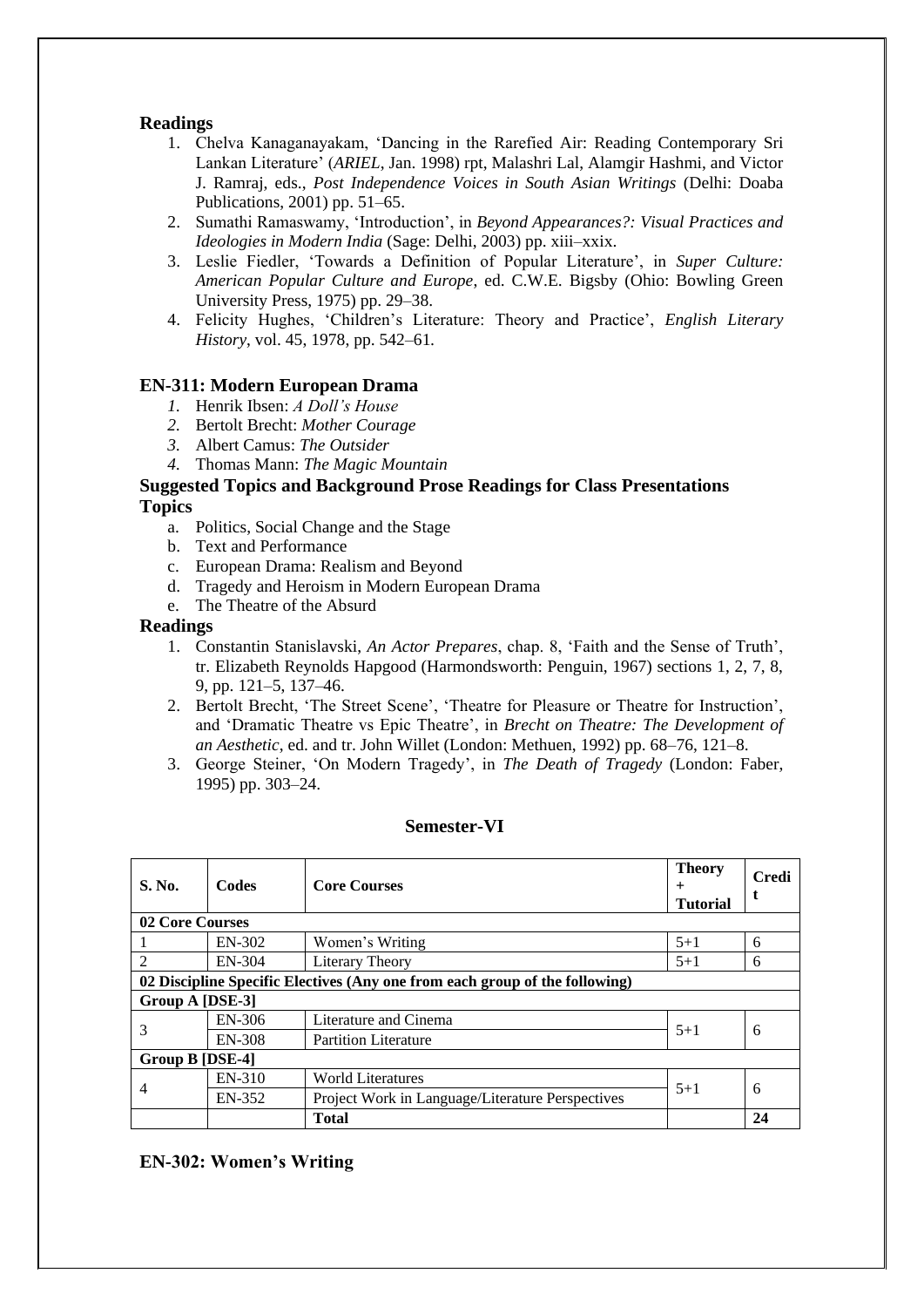- 1. Mary Wollstonecraft: *A Vindication of the Rights of Woman* (New York: Norton, 1988) chap. 1, pp. 11–19; chap. 2, pp. 19–38.
- 2. Rassundari Debi: Excerpts from *Amar Jiban* in Susie Tharu and K. Lalita, eds., *Women's Writing in India,* vol. 1 (New Delhi: OUP, 1989) pp. 191–2.
- *3.* Alice Walker: *The Color Purple (novel)*
- 4. Emily Dickinson: 'I'm wife; I've finished that'(poem)
- 5. Sylvia Plath: 'Daddy','Lady Lazarus'(poem)
- 6. Eunice De Souza: 'Advice to Women''Bequest'(poem)
- 7. Charlotte Perkins Gilman: 'The Yellow Wallpaper' (story)
- 8. Katherine Mansfield: 'Bliss'(short story)
- 9. Mahashweta Devi: 'Draupadi', tr. Gayatri Chakravorty Spivak (Calcutta: Seagull, 2002) (short story)

#### **Suggested Topics and Background Prose Readings for Class Presentations Topics**

- a. The Confessional Mode in Women's Writing
- b. Sexual Politics
- c. Race, Caste and Gender
- d. Social Reform and Women's Rights

#### **Readings**

- 1. Virginia Woolf, *A Room of One's Own* (New York: Harcourt*,* 1957) chaps. 1 and 6.
- 2. Simone de Beauvoir, 'Introduction', in *The Second Sex*, tr. Constance Borde and Shiela Malovany-Chevallier (London: Vintage, 2010) pp. 3–18.
- *3.* Kumkum Sangari and Sudesh Vaid, eds., 'Introduction', in *Recasting Women: Essays in Colonial History* (New Delhi: Kali for Women, 1989) pp. 1–25.
- 4. Chandra Talapade Mohanty, 'Under Western Eyes: Feminist Scholarship and Colonial Discourses', in *Contemporary Postcolonial Theory: A Reader*, ed. Padmini Mongia (New York: Arnold, 1996) pp. 172–97.

# **EN-304: Literary Theory**

#### 1. **Marxism**

a. Antonio Gramsci, 'The Formation of the Intellectuals' and

'Hegemony (Civil Society) and Separation of Powers', in *Selections from the Prison Notebooks*, ed. and tr. Quentin Hoare and Geoffrey Novell Smith (London: Lawrence and Wishart, 1971) pp. 5, 245–6.

b. Louis Althusser, 'Ideology and Ideological State Apparatuses', in *Lenin and Philosophy and Other Essays* (New Delhi: Aakar Books, 2006) pp. 85–126.

#### 2. **Feminism**

 a. Elaine Showalter, 'Twenty Years on: *A Literature of Their Own* Revisited', in *ALiterature of Their Own: British Women Novelists from Bronte to Lessing* (1977. Rpt. London: Virago, 2003) pp. xi–xxxiii.

b. Luce Irigaray, 'When the Goods Get Together' (from *This Sex Which is Not One),* in *New French Feminisms,* ed. Elaine Marks and Isabelle de Courtivron (New

York: Schocken Books, 1981) pp. 107–10.

#### 3. **Post structuralism**

a. Jacques Derrida, 'Structure, Sign and Play in the Discourse of the Human Science', tr. Alan Bass, in *Modern Criticism and Theory:* A *Reader,* ed. David Lodge (London: Longman, 1988) pp. 108–23.

b. Michel Foucault, 'Truth and Power', in *Power and Knowledge*, tr.

Alessandro Fontana and Pasquale Pasquino (New York: Pantheon, 1977) pp. 109–33.

#### 4. **Postcolonial Studies**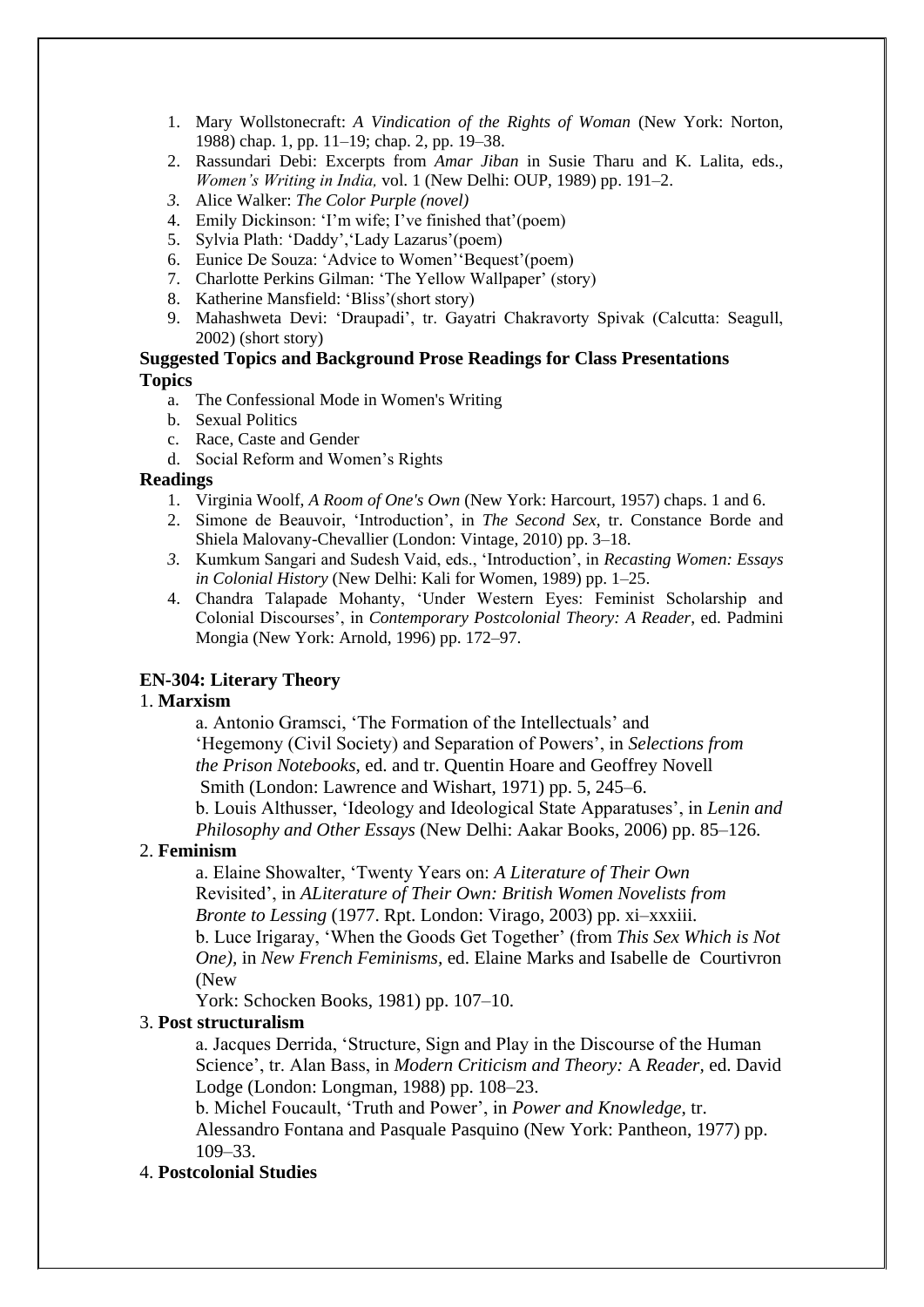a. Mahatma Gandhi, 'Passive Resistance' and 'Education', in *Hind Swaraj and Other Writings*, ed. Anthony J Parel (Delhi: CUP, 1997) pp. 88–106. b. Edward Said, 'The Scope of Orientalism' in *Orientalism* (Harmondsworth: Penguin, 1978) pp. 29–110.

c. Aijaz Ahmad, '"Indian Literature": Notes towards the Definition of a Category', in *In Theory: Classes, Nations, Literatures* (London: Verso, 1992) pp. 243–285.

# **Suggested Background Prose Readings and Topics for Class Presentations Topics**

- a. The East and the West
- b. Questions of Alterity
- c. Power, Language, and Representation
- d. The State and Culture

#### **Readings**

- 1. Terry Eagleton, *Literary Theory: An Introduction* (Oxford: Blackwell, 2008).
- 2. Peter Barry, *Beginning Theory* (Manchester: Manchester University Press, 2002).

#### **EN-306: Literature and Cinema**

- *1.* James Monaco, 'The language of film: signs and syntax', in *How To Read a Film:*
- *2. The World of Movies, Media & Multimedia* (New York: OUP, 2009) chap. 3, pp.  $170-$ 
	- 249.
- 3. William Shakespeare, *Romeo and Juliet*, and its adaptations: *Romeo & Juliet* (1968; dir. Franco Zeffirelli, Paramount); and *Romeo* + *Juliet* (1996; dir. Baz Luhrmann,20th Century Fox).
- 4. Bapsi Sidhwa, *Ice Candy Man* and its adaptation *Earth* (1998; dir. Deepa Mehta, Cracking the Earth Films Incorp.); and Amrita Pritam, *Pinjar: The Skeleton and Other Stories*, tr. Khushwant Singh (New Delhi: Tara Press, 2009) and its adaptation: *Pinjar* (2003; dir. C.P. Dwivedi, Lucky Star Entertainment).
- *5.* Ian Fleming, *From Russia with Love*, and its adaptation: *From Russia with Love* (1963; dir. Terence Young, Eon Productions).

#### **Suggested Topics and Background Prose Readings for Class Presentations Topics**

- a. Theories of Adaptation
- b. Transformation and Transposition
- c. Hollywood and 'Bollywood'
- d. The 'Two Ways of Seeing'
- e. Adaptation as Interpretation

#### **Readings**

- 1. Linda Hutcheon, 'On the Art of Adaptation', *Daedalus*, vol. 133, (2004).
- 2. Thomas Leitch, 'Adaptation Studies at Crossroads', *Adaptation*, 2008, vol. 1, no. 1, pp. 63–77.
- *3.* Poonam Trivedi, 'Filmi Shakespeare', *Litfilm Quarterly*, vol. 35, issue 2, 2007*.*
- *4.* Tony Bennett and Janet Woollacott, 'Figures of Bond', in *Popular Fiction: Technology, Ideology, Production, Reading*, ed. Tony Bennet (London and New York: Routledge, 1990).

#### **Other films that may be used for class presentations:**

- 1. William Shakespeare, *Comedy of Errors*, *Macbeth*, and *Othello* and their adaptations: *Angoor* (dir. Gulzar, 1982), *Maqbool* (dir. Vishal Bhardwaj, 2003), *Omkara* (dir. Vishal Bhardwaj, 2006) respectively.
- 2. Jane Austen, *Pride and Prejudice* and its adaptations: BBC TV mini-series (1995), Joe Wright (2005) and Gurinder Chadha's *Bride and Prejudice* (2004).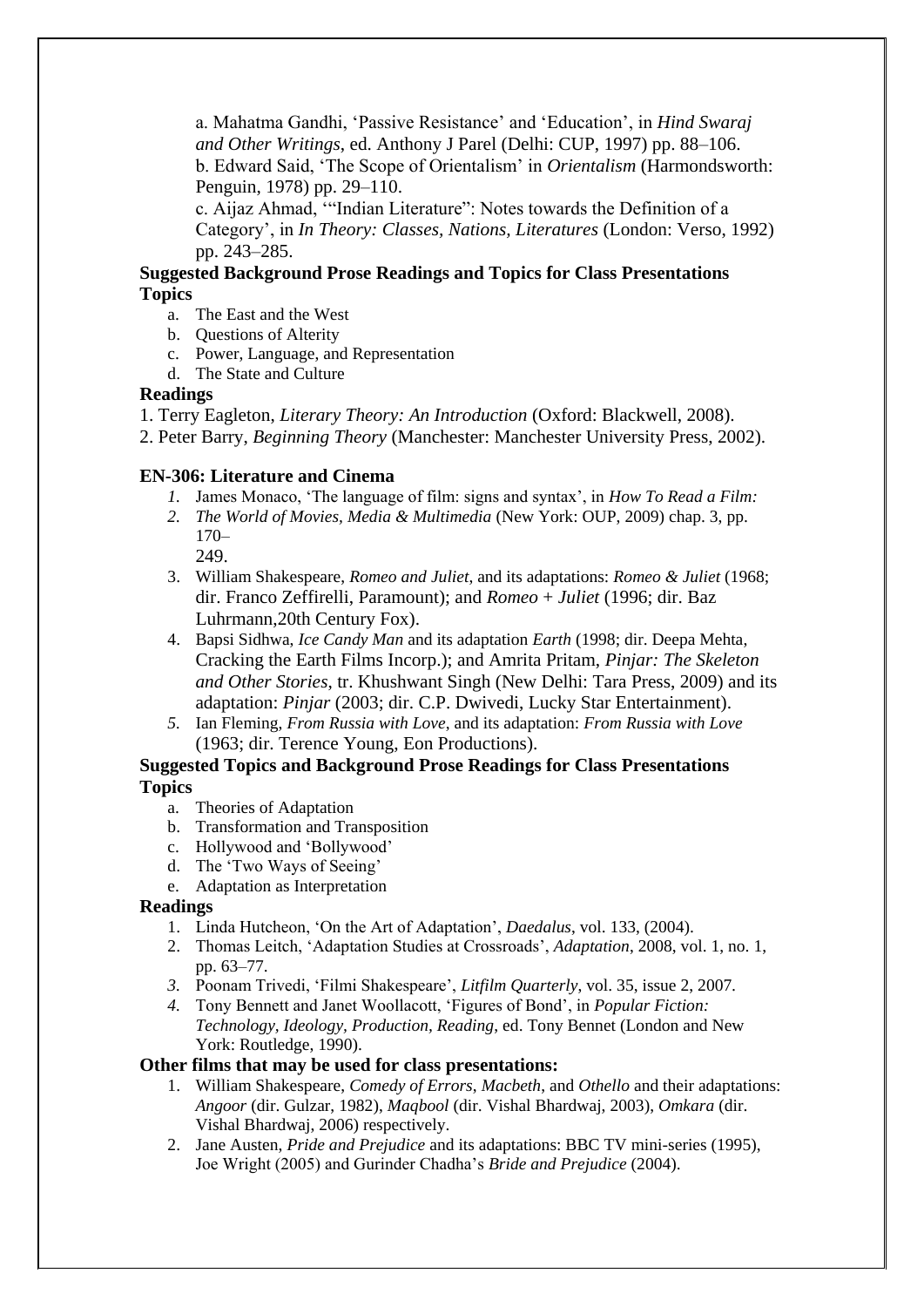- 3. *Rudaali* (dir. Kalpana Lajmi, 1993) and *Gangor* or 'Behind the Bodice' (dir. Italo Spinelli, 2010).
- 4. Ruskin Bond, *Junoon* (dir. Shyam Benegal, 1979)*, The Blue Umbrella* (dir. Vishal Bhardwaj, 2005), and *Saat Khoon Maaf* (dir. Vishal Bhardwaj, 2011)*.*
- 5. E.M. Forster, *Passage to India* and its adaptation dir. David Lean (1984).

#### **Note:**

- a. For every unit, 4 hours are for the written text and 8 hours for its cinematic adaptation (Total: 12 hours)
- b. To introduce students to the issues and practices of cinematic adaptations, teachers may use the following critical material:
- *1.* Deborah Cartmell and Imelda Whelehan, eds., *The Cambridge Companion to Literature on Screen* (Cambridge: Cambridge University Press, 2007).
- *2.* John M. Desmond and Peter Hawkes, *Adaptation: Studying Film and Literature*  (New York: McGraw-Hill, 2005).
- 3. Linda Hutcheon, *A Theory of Adaptation* (New York: Routledge, 2006).
- 4. J.G. Boyum, *Double Exposure* (Calcutta: Seagull, 1989).
- 5. B. Mcfarlens, *Novel to Film: An Introduction to the Theory of Adaptation* (Clarendon University Press, 1996).

#### **EN-308: Partition Literature**

- 1. Intizar Husain, *Basti*, tr. Frances W. Pritchett (New Delhi: Rupa, 1995).(novel)
- *2.* Amitav Ghosh, *The Shadow Lines.(novel)*
- 3. Dibyendu Palit, 'Alam's Own House', tr. Sarika Chaudhuri, *Bengal Partition Stories*:
- 4. *An Unclosed Chapter*, ed. Bashabi Fraser (London: Anthem Press, 2008) pp. 453– 572. (short story)
- *5.* Manik Bandhopadhya, 'The Final Solution', tr. Rani Ray, *Mapmaking: Partition Stories from Two Bengals*, ed. Debjani Sengupta (New Delhi: Srishti, 2003) pp. 23– 39. (short story)
- 6. Lalithambika Antharajanam, 'A Leaf in the Storm', tr. K. Narayana Chandran, in *Stories about the Partition of India* ed. Alok Bhalla (New Delhi: Manohar, 2012) pp. 137–45. (short story)
- *7.* Faiz Ahmad Faiz, 'For Your Lanes, My Country', in *In English: Faiz Ahmad Faiz, A Renowned Urdu Poet*, tr. and ed. Riz Rahim (California: Xlibris*,* 2008) p. 138.(poem)
- *8.* Jibananda Das, 'I Shall Return to This Bengal', tr. Sukanta Chaudhuri, in *Modern Indian Literature* (New Delhi: OUP, 2004) pp. 8–13.(poem)
- 9. Gulzar, 'On Toba Tek Singh', tr*.* Anisur Rahman, in *Translating Partition*, ed. Tarun Saint et. al. (New Delhi: Katha, 2001) p. x.(poem)

#### **Suggested Topics and Readings for Class Presentation Topics**

- a. Colonialism, Nationalism, and the Partition
- b. Communalism and Violence
- c. Homelessness and Exile
- d. Women in the Partition

#### **Background Readings and Screenings**

- 1. Ritu Menon and Kamla Bhasin, 'Introduction', in *Borders and Boundaries* (New Delhi: Kali for Women, 1998).
- 2. Sukrita P. Kumar, *Narrating Partition* (Delhi: Indialog, 2004).
- 3. Urvashi Butalia, *The Other Side of Silence: Voices from the Partition of India* (Delhi: Kali for Women, 2000).
- *4.* Sigmund Freud, 'Mourning and Melancholia', in *The Complete Psychological Works of Sigmund Freud*, tr. James Strachey (London: Hogarth Press, 1953) pp. 3041–53. **Films**
- 1. *Garam Hawa* (dir. M.S. Sathyu, 1974).
- 2. *Khamosh Paani: Silent Waters* (dir. Sabiha Sumar, 2003).
- 3. *Subarnarekha* (dir. Ritwik Ghatak, 1965)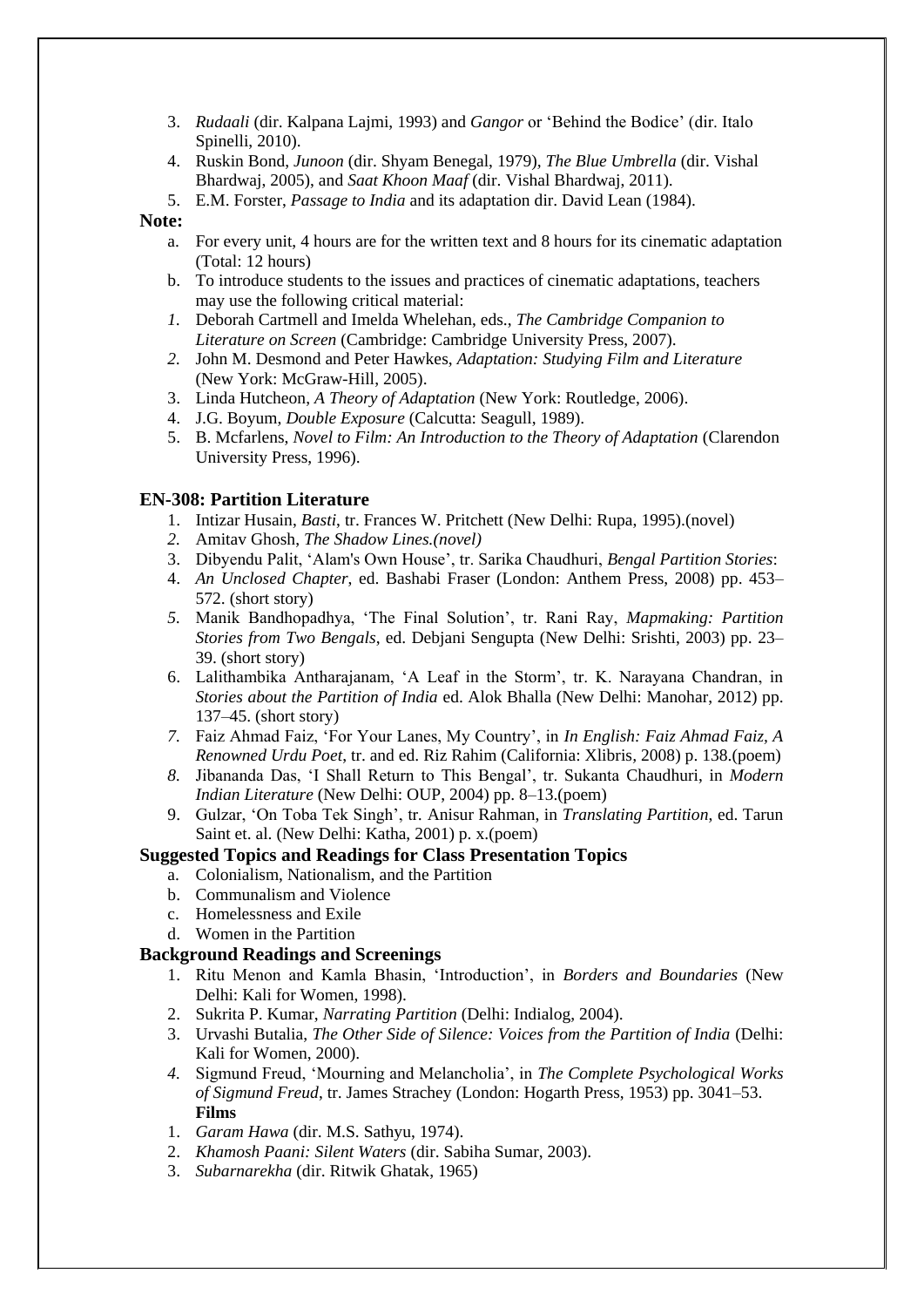#### **EN-310: World Literatures**

- 1. V.S. Naipaul, *Bend in the River* (London: Picador, 1979). (novel)
- *2.* Marie Clements, *The Unnatural and Accidental Women*, in *Staging Coyote's Dream: An Anthology of First Nations*, ed. Monique Mojica and Ric Knowles (Toronto: Playwrights Canada, 2003) (drama)
- 3. Antoine De Saint-Exupery, *The Little Prince* (New Delhi: Pigeon Books, 2008)
- 4. Julio Cortazar, 'Blow-Up', in *Blow-Up and other Stories* (New York: Pantheon, 1985)
- 5. Judith Wright, 'Bora Ring', in *Collected Poems* (Sydney: Angus & Robertson, 2002) p. 8. (novella)
- 6. Gabriel Okara, 'The Mystic Drum', in *An Anthology of Commonwealth Poetry,* ed. C.D. Narasimhaiah (Delhi: Macmillan, 1990) pp. 132–3.Kishwar Naheed, 'The Grass is Really like me', in *We the Sinful Women* (New Delhi:Rupa, 1994) p. 41.(poem)
- *7.* Shu Ting, 'Assembly Line', in *A Splintered Mirror: Chinese Poetry From the Democracy Movement*, tr. Donald Finkel, additional translations by Carolyn Kizer (New York: North Point Press, 1991). (poem)
- 8. Jean Arasanayagam, 'Two Dead Soldiers', in *Fussilade* (New Delhi: Indialog, 2003) pp. 89–90. (poem)

#### **Suggested Topics and Background Prose Readings for Class Presentations Topics**

- a. The Idea of World Literature
- b. Memory, Displacement and Diaspora
- c. Hybridity, Race and Culture
- d. Adult Reception of Children's Literature
- e. Literary Translation and the Circulation of Literary Texts
- f. Aesthetics and Politics in Poetry

#### **Readings**

- *1.* Sarah Lawall, 'Preface' and 'Introduction', in *Reading World Literature: Theory, History, Practice*, ed. Sarah Lawall (Austin, Texas: University of Texas Press, 1994) pp. ix–xviii, 1–64.
- 2. David Damrosch, *How to Read World Literature?* (Chichester: Wiley-Blackwell, 2009) pp. 1–64, 65–85.
- 3. Franco Moretti, 'Conjectures on World Literature', *New Left Review*, vol.1 (2000), pp. 54–68.
- 4. Theo D'haen et. al., eds., 'Introduction', in *World Literature: A Reader* (London: Routledge, 2012).

#### **EN-352: Project work in Language/Literature Perspectives**

**Note:** *Research Methodology [Intensive 15 Hours Instructions] followed by writing a term paper of 5000 words/research based Project Report and Viva-Voce Examination.*

#### **Suggested Topics and Background Preparation**

- 1. Practical Criticism and Writing a Term paper
- 2. Conceptualizing and Drafting Research Proposals
- 3. On Style Manuals
- 4. Notes, References, and Bibliography

#### **Detailed Syllabus of the MA English program**

#### **Semester- I**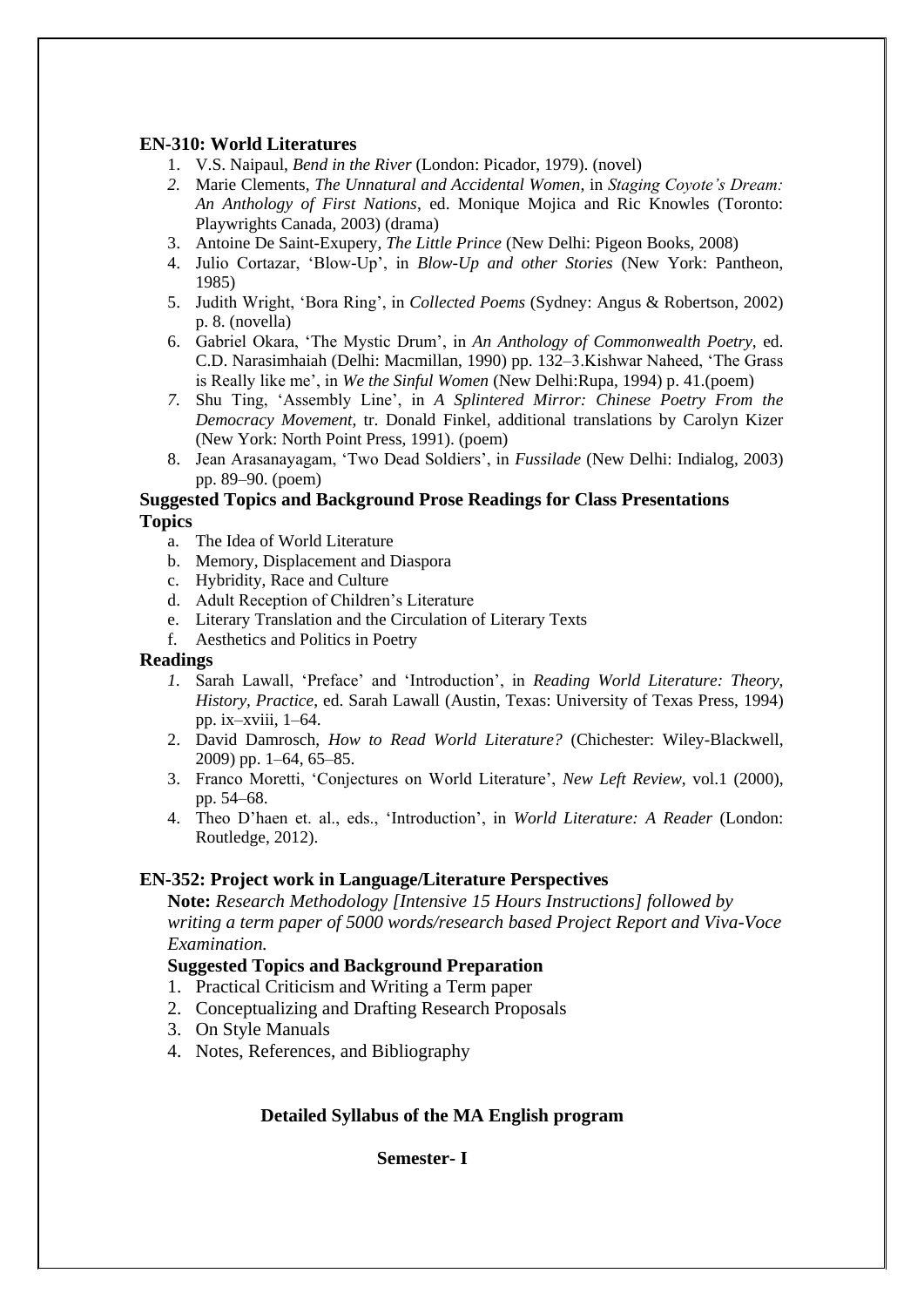| S. No.         | <b>Type of Papers</b>    | Code         | <b>Name of Papers</b>                                           | <b>Credits</b> |
|----------------|--------------------------|--------------|-----------------------------------------------------------------|----------------|
| -1             | Core                     | EN-501       | English Poetry-I (middle ages to the $18th$ century)            | 4              |
| 2              |                          | EN-503       | English Fiction-I ( $18th$ and $19th$ century)                  | 4              |
| 3              |                          | EN-505       | English Drama-I (16 <sup>th</sup> and 17 <sup>th</sup> century) | 4              |
| $\overline{4}$ |                          | <b>DSE-1</b> | Any one out of the following                                    | 3              |
|                |                          | EN-507       | Literature from the South Asian Diaspora                        |                |
|                |                          | EN-509       | Indian Literature in English Translation (the classics and      |                |
|                | <b>Discipline</b>        |              | after)                                                          |                |
| 5              | <b>Specific Elective</b> | DSE-2        | Any one out of the following                                    | 3              |
|                |                          | EN-511       | Indian Writing in English (the contemporary period)             |                |
|                |                          | EN-513       | European Literature (the eighteenth to the twentieth century)   |                |
| 6              | <b>Generic Elective</b>  | <b>GE</b>    | Any one out of the following                                    | 3              |
|                | <b>Course</b>            | $EN-531$     | Language, Culture and Society                                   |                |
|                |                          | ET-515       | Value Education                                                 |                |
|                | <b>Non-Credit</b>        |              | General Proficiency                                             | $\Omega$       |
|                |                          |              | <b>Total Credits</b>                                            | 21             |

| <b>Course Name:</b> | English Poetry- I (middle ages to the $18th$ century) |
|---------------------|-------------------------------------------------------|
| <b>Course Code:</b> | <b>EN 501</b>                                         |
| <b>Credit:</b>      | 04                                                    |

| 04<br>Unit 1. Daniel Defect Dehineen Curses                                                        |
|----------------------------------------------------------------------------------------------------|
| <b>Course Code:</b><br><b>EN-503</b>                                                               |
| English Fiction- I $(18th$ and $19th$ century)<br><b>Course Name:</b>                              |
| (Chelsea house: New York, 1988)                                                                    |
|                                                                                                    |
| Bloom, Harold. Geoffrey Chaucer's the General Prologue to the Canterbury                           |
| 7. The Rape of the Lock by Alexander Pope, Aubrey Beardsley (Dover Publications)                   |
| The Sonnets William Shakespeare, G. Blakemore Evans, Stephen Orgel (Cambridge<br>University Press) |
| The Complete English Poems by John Donne Penguin Publisher (1976)                                  |
| <i>Paradise Lost</i> by John Milton Penguin Publisher (2003)                                       |
| John Dryden: Mac Flecknoe                                                                          |
| Andrew Marvell: To His Coy Mistress                                                                |
| Cannon(intro.)                                                                                     |
| & Nun's Priest's Tale), Penguin Books, David Wright(trans.) & Christopher                          |
| 1. Geoffrey Chaucer: The Canterbury Tales (The General Prologue, The Pardoner's tale               |
| <b>Suggested Reading:</b>                                                                          |
| John Dryden: Mac Flecknoe                                                                          |
| Unit 4 Alexander Pope: The Rape of the Lock                                                        |
| John Milton: Paradise Lost Book I                                                                  |
| Andrew Marvell: To his Coy Mistress, The Garden                                                    |
| Unit 3 John Donne: The Canonization, The Relic                                                     |
| William Shakespeare: Sonnets (18, 20, 23, 27, 30, 42, 73, 94, 116, 147)                            |
| Unit 2 Edmund Spenser: The Faerie Queen Book I                                                     |
| Nun's Priest Tale (for non-detailed study)                                                         |
| The Pardoner's Tale(for non-detailed study)                                                        |
| Unit 1 Geoffrey Chaucer: The Canterbury Tales (The General Prologue)                               |
| <b>Credit:</b>                                                                                     |

- Unit 1 Daniel Defoe: Robinson Crusoe Henry Fielding: Tom Jones
- Unit 2 Jen Austen: Emma

Charles Dickens: David Copperfield

Unit 3 Emily Bronte: Wuthering Heights

Unit 4 Thomas Hardy: Tess of the d'Urbervilles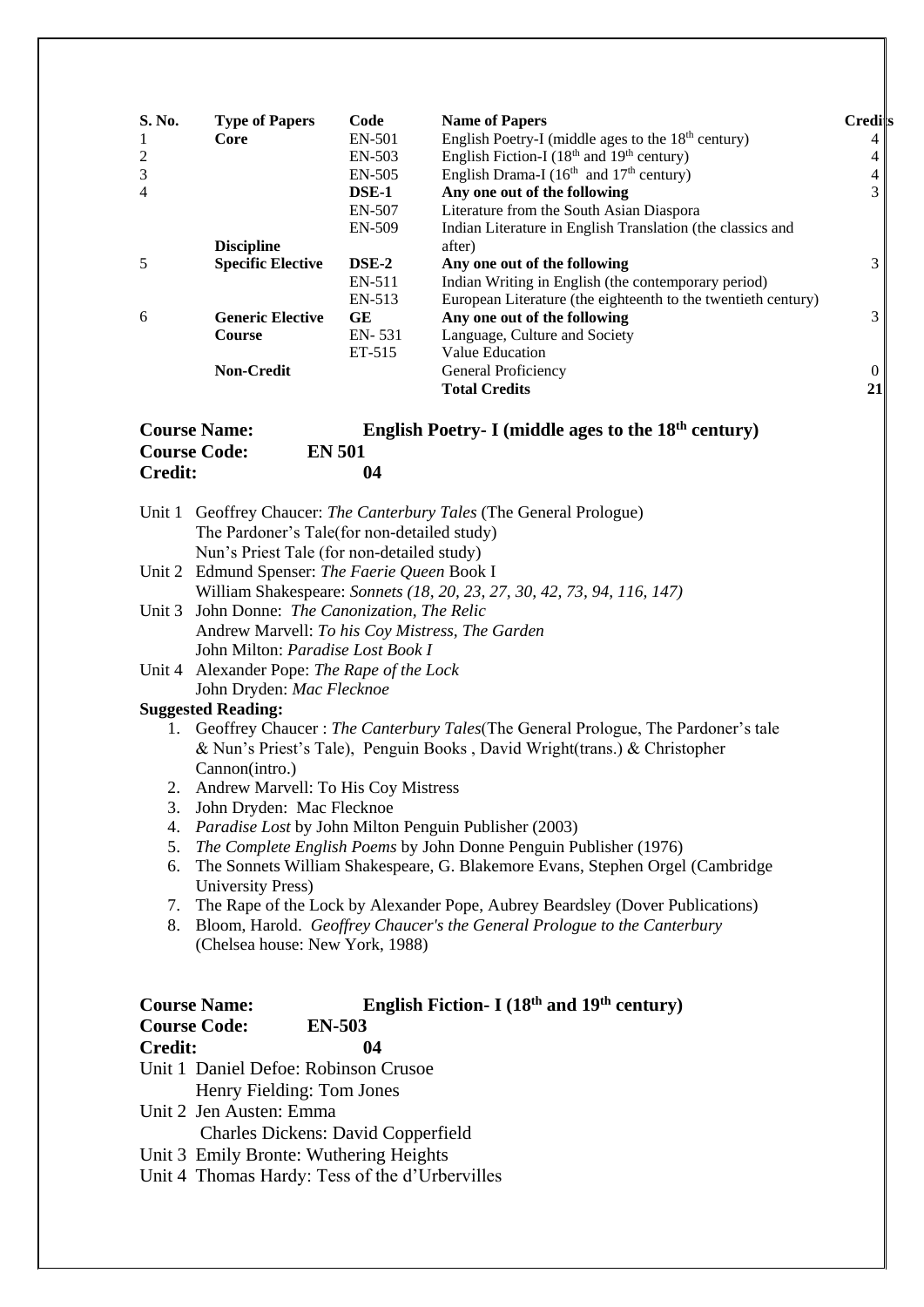#### **Suggested Readings:**

- 1. Forster, E.M. Aspects of the Novel.
- 2. Watt, Ian. The Rise of the Novel
- 3. Eagleton, Terry. The English Novel: An Introduction
- 4. Allen Walter: The English Novel

### **Course Name: English Drama- I (16th and 17th century)**

# **Course Code: EN 505**

#### **Credit: 04**

Unit 1 Christopher Marlow: Dr. Faustus

Unit 2 William Shakespeare: Macbeth

- Unit 3 William Shakespeare: Twelfth Night
- Unit 4 John Webster: The Duchess of Malfi

#### **Suggested reading:**

- **1.** Douglas Bush, Prefacesto Renaissance Literature
- 2. A.L. Rowse,The Elizabethan Renaissance
- 3. David Norbrook, Politics and Poetry in Renaissance England
- 4. L.C. Knights, Drama and Society in the Age of Jonson
- 5. Stephen Greenblatt, Renaissance Self-Fashioning
- 6. Pascale Aebischer, Jacobean Drama. Palgrave Macmillan
- 7. Allardyce Nicholl: A History of English Drama

# **Course Name: Literature from the South Asian Diaspora**

**Course Code: EN-507 Credit: 03**

Unit 1 Homi Bhabha: "DissemiNation: Time, Narrative and the margins of the Modern Nation.'

Sara Suleri: "Woman Skin Deep: Feminism and the Post colonial Condition"

Unit 2 Bapsi Sidwa: Ice Candy Man

Kiran Desai: The Inheritance of Loss

- Unit 3 Zulfiker Ghosh: "A Memory of Asia" Michael Ondaatje: "The man with the seven toes"
- Unit 4 Hanif Kureshi: The Buddha of Suburbia

# Jhumpa Lahiri: The Namesake

#### **Suggested Readings:**

- 1. Ahmad, Aijaz. In Theory: Classes, Nations and Literatures.
- 2. Bhabha, Homi K. The Location of Culture
- 3. King, Bruce. New Literatures in English
- 4. Lal, Malashri and Sukrita Paul Kumar. Interpreting Home in South Asian Literature

#### **Course Name: Indian Literature in English Translation**

# **Course Code: EN 509**

### **Credit: 03**

Unit 1 Kalidasa - Abhijnana Shakuntalam tr. Shakuntala (Sanskrit) Mirza Ghalib: (Urdu)

- It is Heart after all, not brick and stone
- What shapes and forms must lie buried in dust
- Again I remember my moist eye
- It needs a whole age for a sigh to reach somewhere
- If a little longer this life I find
- Glory of a drop lies in dissolving itself in ocean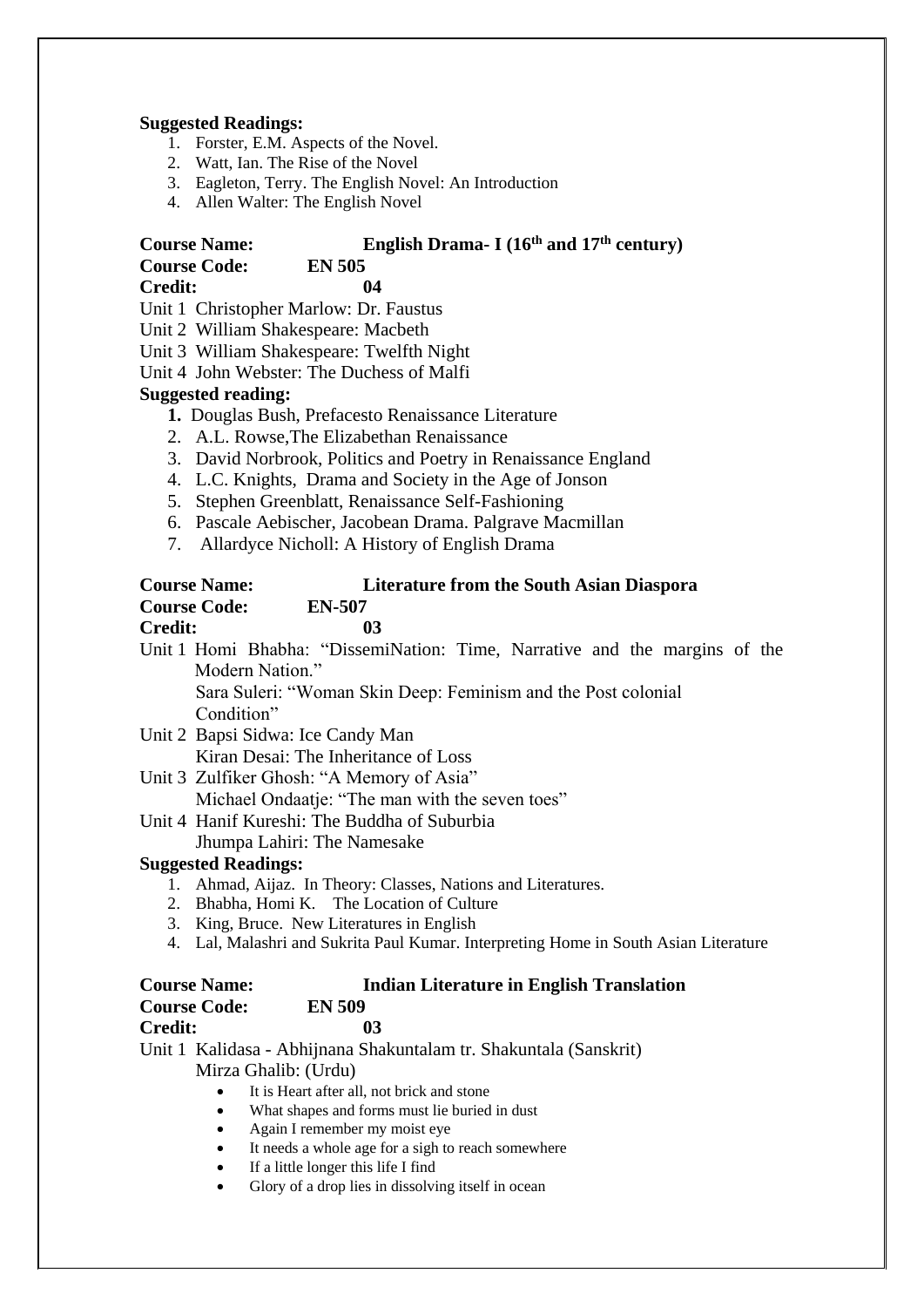- It is hard indeed for anything to be easy
- If she is not satisfied even with my life's sacrifice

#### Kabir Das (Hindi)

- [Abode Of The Beloved](http://www.poemhunter.com/poem/abode-of-the-beloved/)
- [Are You Looking For Me?](http://www.poemhunter.com/poem/are-you-looking-for-me/)
- [Where Do You Search Me](http://www.poemhunter.com/poem/where-do-you-search-me/)
- [Looking At The Grinding Stones...](http://www.poemhunter.com/poem/looking-at-the-grinding-stones-dohas-couplets-i/) (Dohas)
- [Illusion And Reality](http://www.poemhunter.com/poem/illusion-and-reality/)
- [I Said To The Wanting-Creature...](http://www.poemhunter.com/poem/i-said-to-the-wanting-creature-inside-me/)
- [There's A Moon Inside My Body](http://www.poemhunter.com/poem/there-s-a-moon-inside-my-body/)

#### Meera Bai (Hindi)

- A Cowherding girl
- A Limb just moved
- A great Yogi
- Clouds
- Dark Friend, what can I say?
- Friend, without that Dark rapto
- Go To That Impenetrable Realm
- I Danced Before My Giridhara
- Unit 2 Premchand-Godan tr. Godan (Hindi) Rabindranath Tagore- Gora tr. Gora (Bengali)

Unit 3 Ashokamitran- Tanner tr. Water (Tamil) O.V.Vijayan- Khasakkinte Itihasam tr. The Legends of Khasak (Malayalam)

Unit 4 Vijay Tendulkar: Shantatah! Court Chalu Ahe tr. Silence! The Court is in Session (Marathi)

Arupa Patangia Kalita: Written in Tears (Assamese)

#### **Suggested Reading:**

- 1. Author, Texts, Issues: Essays on Indian Literature K. Satchidanandan
- 2. Bassnet McGuire Susan and andre Lefevere : Translation History and Culture.
- 3. Benjamin, Walter: Illuminations Fontans, 1979, (First Published 1955).
- 4. On Translation, Cambridge Mass Harvard University Press, 1959.
- 5. Hermas, Thoe : The Manipulation of Literature.
- 6. Kelly L. G. True Interpreter: a History of Translation Theory and Practice in the West, Oxford, Blackwell, 1979.
- 7. Levy Jiri: 'Translation as a Decision Process' in To Translation Roman Jacobson II, The Hauge, Mouton, pp.1111-1182.

| <b>Course Name:</b>         | <b>Indian Writing in English</b>                                        |
|-----------------------------|-------------------------------------------------------------------------|
| <b>Course Code:</b>         | <b>EN-511</b>                                                           |
| <b>Credit:</b>              | 03                                                                      |
| Unit 1 Raja Rao: Kanthapura |                                                                         |
|                             | Anita Desai: In Custody                                                 |
|                             | Unit 2 Dina Mehta: Brides are Not for Burning                           |
| Mahesh Dattani: Tara        |                                                                         |
|                             | Unit 3 Toru Dutt : Our Casuarena Tree, The Broken bell                  |
|                             | Kamala Das: The Old Playhouse, The Dance of the Eunuchs                 |
|                             | Unit 4 Nissim Ezikiel: The Night of the Scorpion, Good bye Party for Ms |
| Pushpa T S                  |                                                                         |
|                             | H L V Derozio : Harp of India,                                          |
|                             | Jayanta Mahapatra : Hunger, Ash                                         |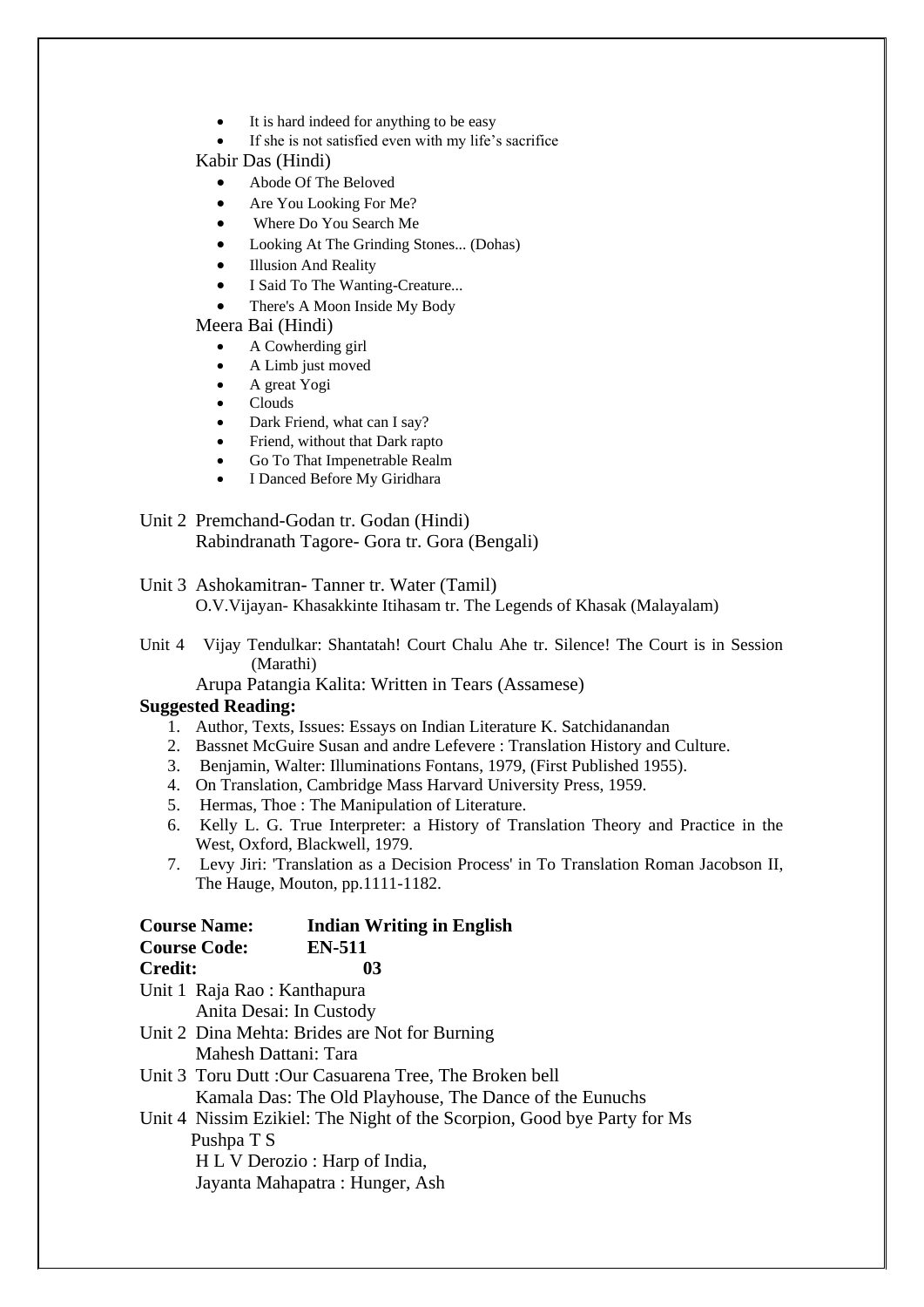#### Keki N Daruwala: Before the Word

#### **Suggested Readings:**

- 1. Ahmad, Aijaz: In Theory: Classes, Nations, Literatures
- 2. Iyenger, K.R.Srinivasa.,: Indian Writing in English
- 3. King, Bruce: Modern Indian Poetry in English
- 4. Mukherjee, Meenakshi: The Twice Born Fiction, 2<sup>nd</sup> edition
- 5. Naik, M. K.: A History of Indian English Literature
- 6. Naik, M.K. and Shyamala A. Narayan: Indian English Literature 1980-2000: A Critical Survey

#### **Course Name: European Literature**

#### **Course Code: EN-513**

**Credit: 03**

Unit 1 Miguel De Cervantes: Don Quixote

- Unit 2 Albert Camus: The Outsider
- Unit 3 Luigi Pirandello: Six Characters in Search of an Author
- Unit 4 Leo Tolstoy Anna Karenina

Anton Chekhov: The Cherry Orchard

#### **Suggested readings:**

- 1. European Authors 1000-1900: a Biographical Dictionary of European Literature. Kunitz, Stanley J. and Vineta Colby, eds., New York: Wilson, 1967.
- 2. Clark, Barrett Harper. European Theories of the Drama. New York,: Crown publishers, 1947
- 3. Malcolm Bradbury and James McFarlane, Modernism: A Guide to European Literature 1890-1930(Penguin, rev.ed. 1991).
- 4. A New History of German Literature. Belknap Press of Harvard University Press, 2004.
- 5. Oxford Companion to Spanish Literature. Ward, Phillip, ed. Oxford: Clarendon, 1978.
- 6. Reader's Encyclopedia of Eastern European Literature. Pynsent, Robert B. with S.I. Kanikova. New York : HarperCollins Pub., 1993.
- 7. Tables of European History, Literature, Science, and Art, from A.D. 200 to 1909... Nichol, John. 5th ed. Glasgow: Maclehose, 1909

#### **Course Name: Language Culture and Society**

#### **Paper Code: EN-531**

**Credits: 03**

- **Unit 1** Language as a System; Design Features; Language and Culture; Linguistic and Cultural Relativity; Sapir-Whorf Hypothesis, Language, Gender and Identity; Language Myths
- **Unit 2** Language as Social Reality; Notion of Speech Community; Language: Standard and Vernacular; Language, Dialects, Sociolect, and Registers; Bilingualism and Multilingualism; Code Switching and Code Mixing; Pidgin and Creole;
- **Unit 3** Introduction to Theories in Language Acquisition; Competence and Performance; Communicative Competence,
- **Unit 4** Language Families of India; Language policy and planning in India; Language in Constitution; English in India

**Suggested Readings:**

- 1. Crystal, David. 2010. The Cambridge Encyclopedia of Language. Third Edition. Cambridge University Press.
- 2. Fasold, Ralph. W. (1990) The Sociolinguistics of Language, Oxford: Blackwell.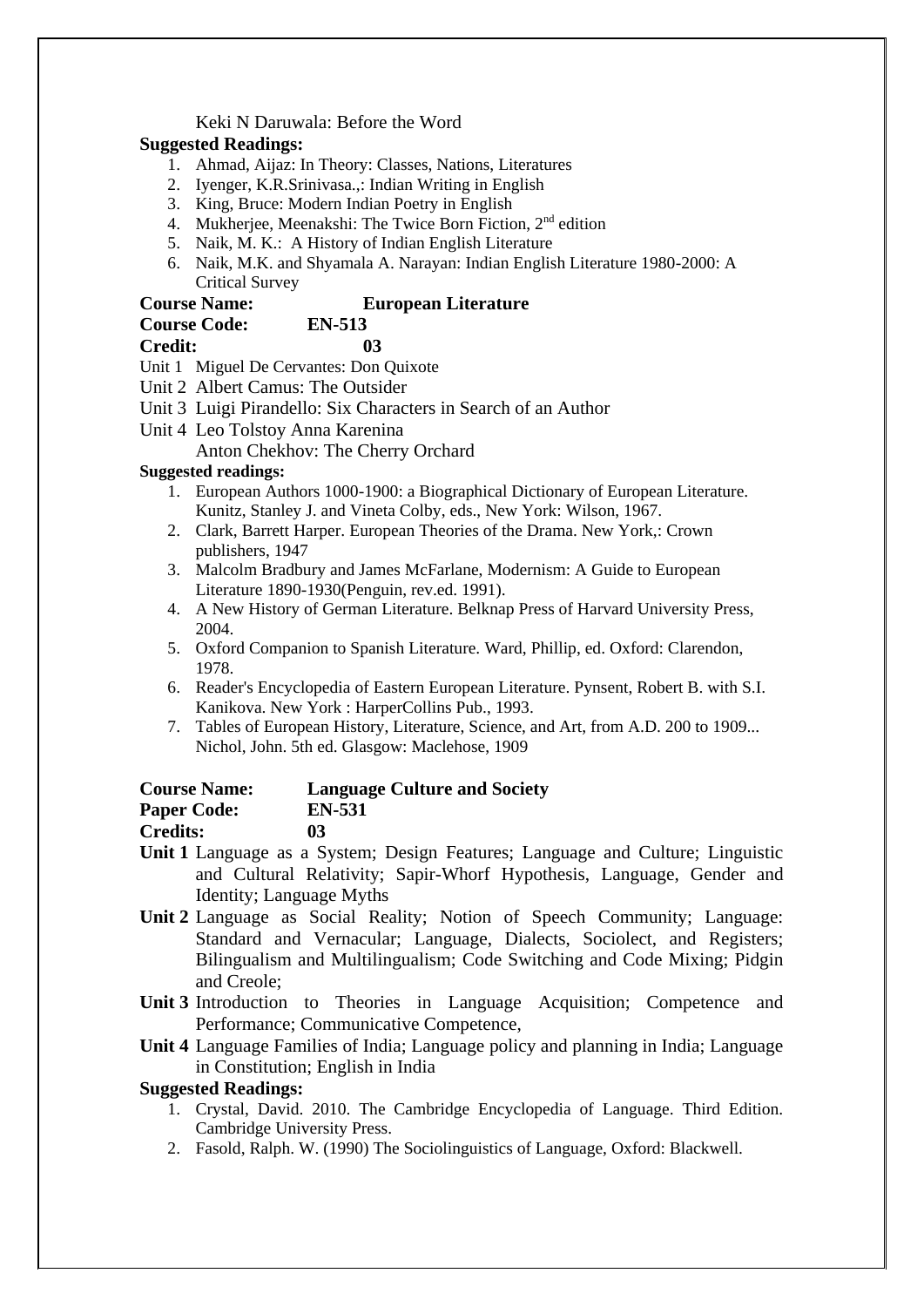- 3. Fromkin, Victoria, Robert Rodman, & Nina Hyams.  $10<sup>th</sup>$  Edition. An Introduction to Language. Cengage Learning.
- 4. Hudson, R. A. (2011). Sociolinguistics. Cambridge. Cambridge University Press 2nd Edition.
- 5. Lyons, John (the  $15<sup>th</sup>$  Edition reprinted 2014) Language and Linguistics: An Introduction,, Cambridge University Press.

#### **Semester-II**

| S. No.         | <b>Type of Papers</b>      | Code            | <b>Name of Papers</b>                                   | Credits        |
|----------------|----------------------------|-----------------|---------------------------------------------------------|----------------|
|                | Core                       | EN-502          | English Poetry-II ( $19th$ century and after)           | 4              |
| $\overline{c}$ |                            | EN-504          | British Fiction-II (20 <sup>th</sup> century and after) | $\overline{4}$ |
| 3              |                            | EN-506          | English Drama-II $(18th$ century and after)             | 4              |
| 4              |                            | DSE-3           | Any one out of the following                            | 3              |
|                |                            | <b>EN-508</b>   | American Literature                                     |                |
|                |                            | EN-510          | Australian Literature                                   |                |
| 5              |                            | DSE-4           | Any one out of the following                            | 3              |
|                | <b>Discipline Specific</b> | EN-512          | Caribbean Literature                                    |                |
|                | <b>Elective</b>            | EN-514          | African Literature                                      |                |
| 6              | <b>Open Elective-1</b>     | Code to be      | One course to be selected from Open Elective            | 3              |
|                | (Non-Disciplinary          | supplied by the | courses offered by other                                |                |
|                | <b>Elective Course)</b>    | concerned       | Departments/Schools                                     |                |
|                |                            | Department      |                                                         |                |
|                | <b>Non-Credit</b>          |                 | General Proficiency                                     | 0              |
|                |                            |                 | <b>Total Credits</b>                                    | 21             |

### **Course Name: English Poetry II** (19<sup>th</sup> and 20<sup>th</sup> Century)<br> **Course Code: EN 502 Course Code: Credit: 04**

| Unit 1 William Wordsworth: Ode on Intimations of Immortality, Tintern Abbey,                 |  |  |  |  |
|----------------------------------------------------------------------------------------------|--|--|--|--|
| Lucy Poems $(5)$                                                                             |  |  |  |  |
| Samuel Taylor Coleridge: Rhyme of the Ancient Mariner, Kubla Khan,                           |  |  |  |  |
| <b>Frost At Midnight</b>                                                                     |  |  |  |  |
| John Keats: Ode on a Grecian Urn, Ode to Autumn, Ode to a Nightingale                        |  |  |  |  |
| P.B. Shalley: Ode to the West Wind, Stanzas written on Dejection, Ode To A<br><b>Skylark</b> |  |  |  |  |
| George Byron: She Walks in Beauty, Youth and Age, When We Two<br>Parted                      |  |  |  |  |
| Unit 2 Mathew Arnold: Dover Beach, The Strayed Reveller, The Scholar                         |  |  |  |  |
| Gypsy                                                                                        |  |  |  |  |
| Robert Browning: The Last Ride Together, Porphyria's Lover, My Last                          |  |  |  |  |
| Duchess                                                                                      |  |  |  |  |
| Alfred Tennyson: In Memoriam, Ulysses, The Lotus Eaters                                      |  |  |  |  |
| Unit 3 T.S Eliot: The Waste Land                                                             |  |  |  |  |
| $CUT \cup T$<br>$\mathbf{v}$                                                                 |  |  |  |  |

W. H Auden: Unknown Citizen, In Memory of W B Yeats, The Shield of Achilles

W. B Yeats: Sailing to Byzantium, Leda and the Swan, The Second Coming

Unit 4 Seamus Heany: Punishment, Tradition, Ocean's Love to Ireland Ted Hughes: Hawk Roosting, Relic, A Crow Hymn,

#### **Suggested Reading:**

1. M.H. Abrams, The Mirror and the Lamp: Romantic Theory and the Critical Tradition(1953)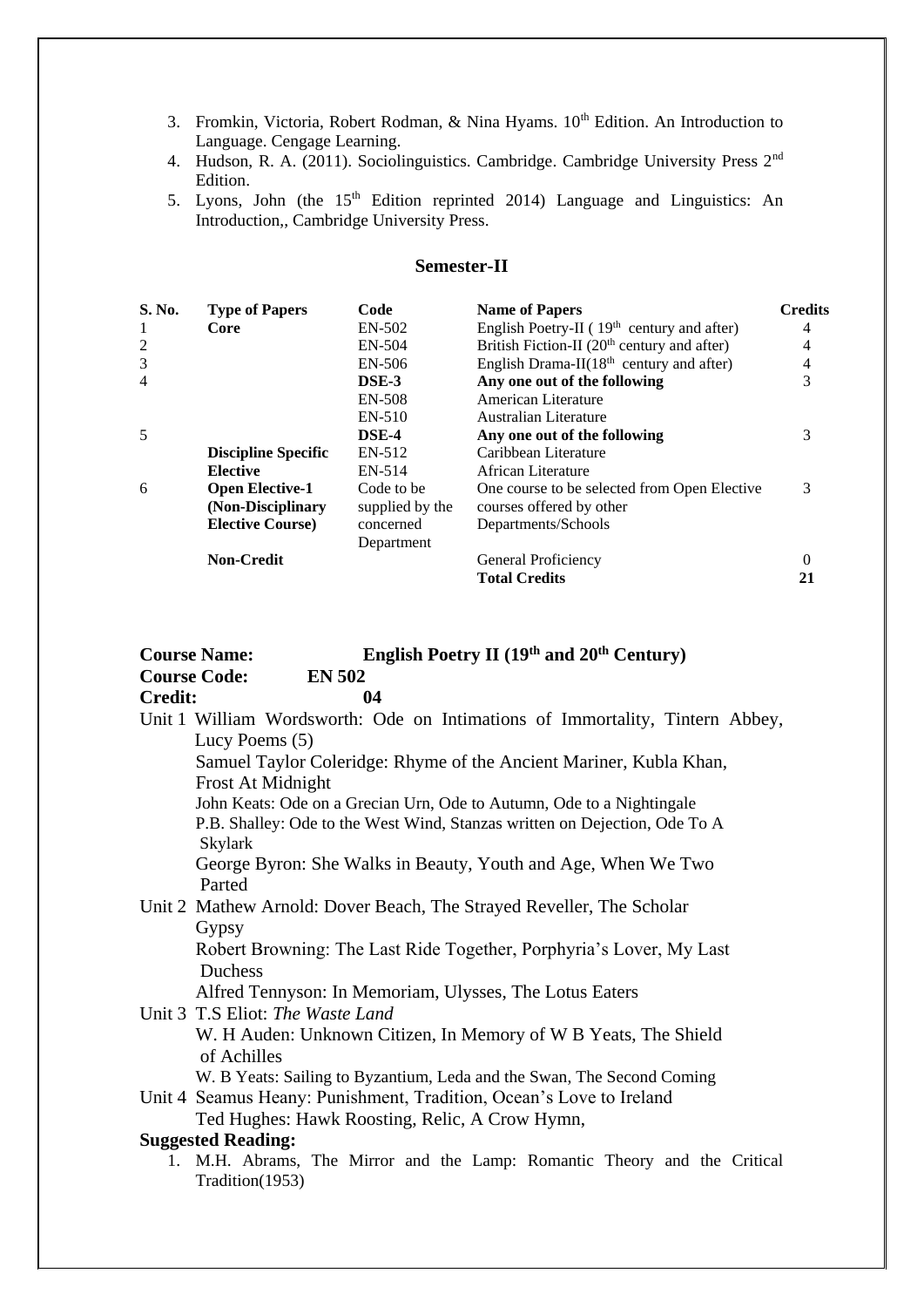- 2. Cynthia Chase, Romanticism(1993)
- 3. Stuart Curran, The Cambridge Companion to British Romanticism(1993)
- 4. Duncan Wu, Romanticism: A Critical Reader(1995)
- 5. Harold Bloom and Lionel Trilling, Romantic Poetry and Prose(1973)
- 6. Jerome J. McGann, The New Oxford Book of Romantic Period Verse(1993)
- 7. Duncan Wu, Romanticism: An Anthology(1994)
- 8. Duncan Wu, Romantic Women Poets: An Anthology(1994)
- 9. Madge V. M. The Knight and the Saint: A Study of T. S. Eliot's Development Jaipur: Book Enclave, 2004.
- 10. Kenner, Hugh. The Invisible Poet: T. S. Eliot. (1969)
- 11. Maxwell, D. E. S. The Poetry of T. S. Eliot, Routledge and Keagan Paul. (1960).
- 12. North, Michael (ed.) The Waste Land (Norton Critical Editions). New York:W.W. Norton, 2000.
- 13. Raine, Craig. T. S. Eliot. Oxford University Press (2006) Jeffares, A Norman (1968).
- 14. A Commentary on the Collected Poems of W. B. Yeats Stanford University Press
- 15. Pritchard, William H. (1972).
- 16. W. B. Yeats: A Critical Anthology. Penguin.
- 17. Elmer Andrews (ed.) The Poetry of Seamus Heaney, 1993.
- 18. Parker, Michael. S
- 19. Seamus Heaney: The Making of the Poet, 1993.
- 20. Bowra, C.M. *The Romantic Imagination*

#### **Course Name: English Fiction-II (20th Century and after) Course Code: EN-504 Credit: 04**

- Unit 1 Joseph Conrad: Heart of Darkness
- Unit 2 DH Lawrence: Sons and Lovers
- Unit 3 Virginia Woolf: To the Lighthouse
	- James Joyce: A Portrait of the Artist as a Young Man

#### Unit 4 Paul Scott: Staying On

#### **Suggested Readings:**

- 1. Booth, Wayne,: The Rhetoric of Fiction
- 2. Kettle, Arnold, An Introduction to the English novel, vol.2
- 3. Frazer, GS. The Modern Writer and his World (Pelican , 1964)
- 4. Parsons, Deoborah. Theorist of the modernist novel: James Joyce, Dorothy Richardson and Virginia Woolf
- 5. David Daiches: The Modern Novel
- 6. F. R Lewis: The Great Tradition
- 7. Malcolm Bradbury: Modernism

#### **Course Name: English Drama –II (18th century and after)**

#### **Course Code: EN 506 Credit: 04**

#### Unit 1 William Congreve: *The Way of the World*

- Unit 2 Oliver Goldsmith: *She Stoops to Conquer*
- Unit 3 G. B. Shaw: *Man and Superman*

Unit 4 T. S Eliot: *Murder in the Cathedral*

#### **Suggested Readings:**

- 1. Elis Frank H : Sentimental Comedy: Theory and Practice
- 2. Allardyce Nicoll: A History of English Drama
- 3. Loftis John: Sheridon and the Drama of Georgian England
- 4. Niloufer Harben: Twentieth-century English History Plays: From Shaw to Bond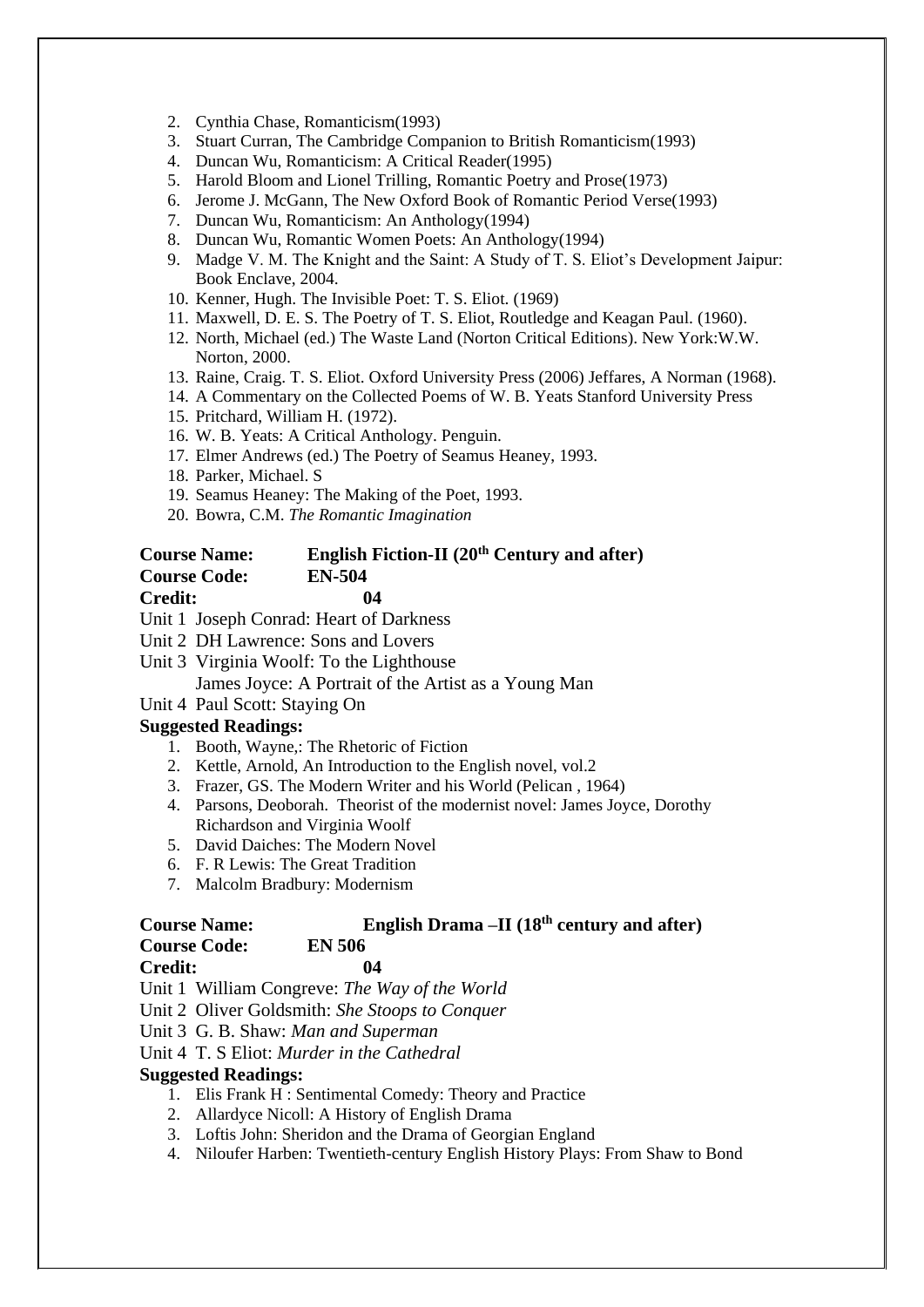- 5. [Christopher Wheatley](http://www.google.co.in/search?safe=active&sa=X&hl=en-IN&gbv=2&tbm=bks&tbm=bks&q=inauthor:%22Christopher+Wheatley%22&ved=0ahUKEwjz34zyxafPAhUBpY8KHZwqB_QQ9AgIITAB) Drama in English From the Middle Ages to the Early Twentieth Century...
- 6. R. Barton Palmer, William Robert Bray : [Modern British Drama on Screen](https://books.google.co.in/books?id=lhVbAgAAQBAJ&pg=PA1&dq=Modern+british+drama+an+introduction&hl=en&sa=X&ved=0ahUKEwiCm6m_xqfPAhVDLY8KHe_wDPIQ6AEIGDAB)

| <b>Course Name:</b>                               |                                                                                                                                           | <b>American Literature</b>                                      |
|---------------------------------------------------|-------------------------------------------------------------------------------------------------------------------------------------------|-----------------------------------------------------------------|
| <b>Course Code:</b>                               | <b>EN 508</b>                                                                                                                             |                                                                 |
| <b>Credit:</b>                                    | 03                                                                                                                                        |                                                                 |
| Unit 1 Ernest Hemmingway: The Old Man and the Sea |                                                                                                                                           |                                                                 |
| Unit 2 Toni Morison: The Bluest Eye               |                                                                                                                                           |                                                                 |
|                                                   |                                                                                                                                           | Unit 3 Walt Whitman: "When Lilacs last in the Dooryard Bloomed" |
|                                                   | Wallace Stevans: "Tattoo"                                                                                                                 |                                                                 |
|                                                   | $\begin{array}{ccc} \begin{array}{ccc} \text{11} & \text{12} & \text{13} \\ \text{14} & \text{15} & \text{16} \\ \end{array} \end{array}$ |                                                                 |

Allen Ginsberg : "America" Sylvia Plath: "Daddy" Maya Angelou: "I Know Why the Caged Bird Sings" John Updike: " Morocco" Sherman Alexei : "Evolution"

Unit 4 Tennessee Williams: *A Street Car Named Desire* Arthur Miller: *Death of a Salesman*

# **Suggested Readings:**

- 1. Elliott, Emory, The Cambridge Introduction to Early American Literature
- 2. Wagner –Martin, Linda, The Routledge Introduction to American Modernism
- 3. Chapman, Abraham. Black Voices: An Anthology of African American Literature
- 4. Lehman, David: The Oxford Book of American Poetry
- 5. Coulombe, Joseph L. Reading Native American Literature
- 6. Cassuto, Leonard: The Cambridge History of the American Novel
- 7. Richards, Jeffrey H. The Oxford Handbook of American Drama
- 8. Adam, Bella: Asian American Literature

# **Course Name: Australian Literature Course Code: EN-510 Credit: 03**

- Unit 1 Patrick White: *The Twinborn Affair*
- Unit 2 Jack Devis: *No Sugar*
- Jane Harrison: *Stolen* Unit 3 Sally Morgan: *My Place*
	- David Malouf: *An Imaginary Life*
- Unit 4 Anita Heiss: I'm Not Racist, But ...

# Judith Wright: "The Moving Image"

### **Suggested Readings:**

- 1. Pierce, Peter. A Cambridge History of Australian Literature
- 2. Edelson, Phylis S. Australian Literature: An Anthology of Writing from the land under
- 3. Wheeler, Belinda. A companion to Australian Aboriginal Literature

| <b>Course Name:</b> | Caribbean writing                                            |
|---------------------|--------------------------------------------------------------|
| <b>Course Code:</b> | <b>EN 512</b>                                                |
| <b>Credit:</b>      | 03                                                           |
| Unit 1              | Derek Walcott: "A far cry from Africa", "The Sea is History" |
|                     | Jamaica Kincaide: A Small Place                              |
| Unit 2              | Junot Díaz: The Brief Wondrous Life of Oscar Wao,            |
|                     | Marc Aronson: Sugar Changed the World,                       |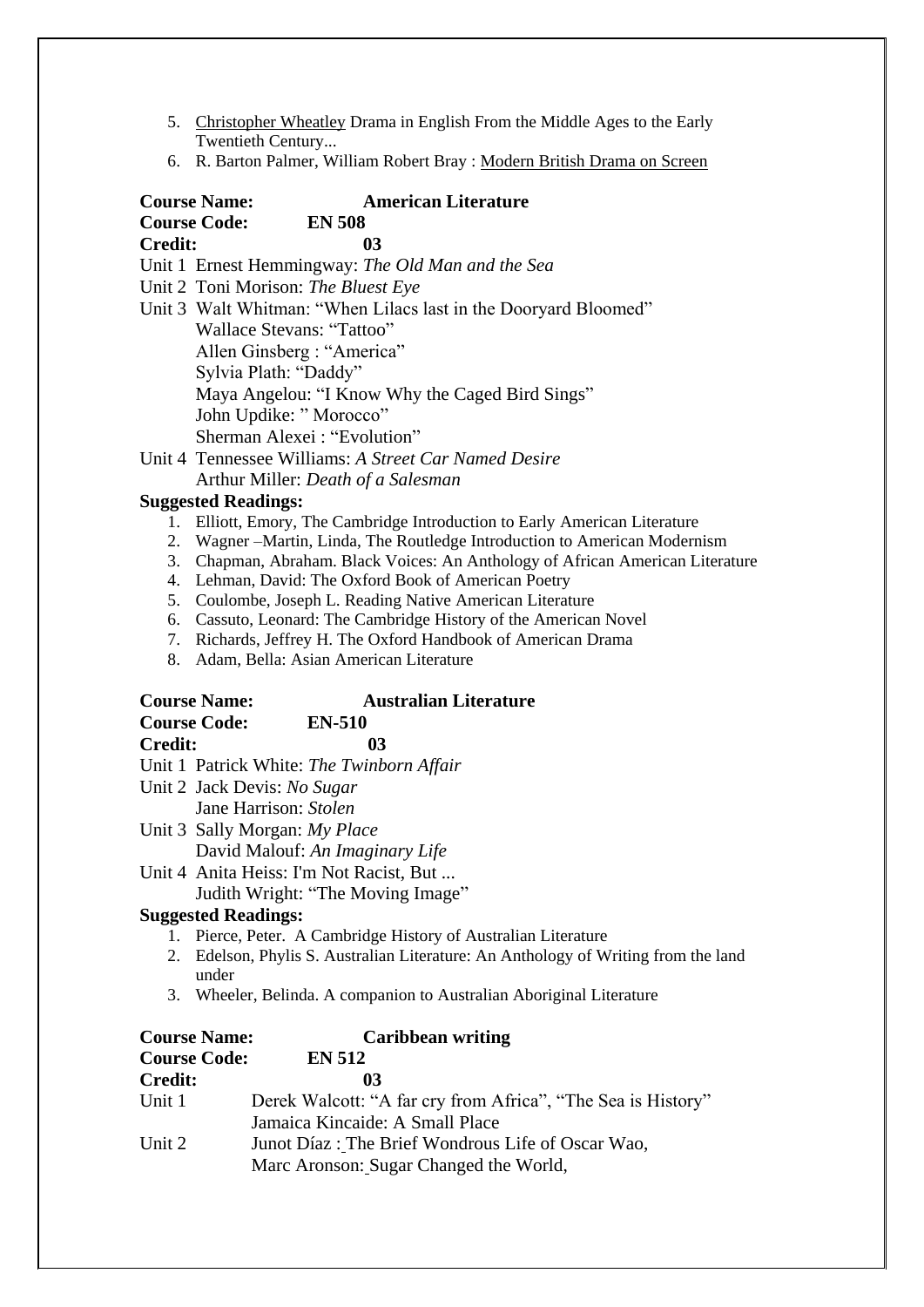Unit 3 Peter Chapman: Bananas: How the United Fruit Company Shaped the

World,

- Unit 4 V.S Naipaul: India: *A House For Mr. Biswas*
	- E R Braithwaite : *Choice of Straws*

#### **Suggested Reading:**

- 1. The Cambridge history of African and Caribbean Literature2 Vols. Cambridge History of Australian Literature ed. Peter Pierce
- 2. The Arnold Anthology of Postcolonial Literatures in English: ed. John Thieme
- 3. Penguin Book of Caribbean Verse in English ed. Paula
- 4. Burnett Hinterland Caribbean Poetry ed. E. A Markham
- 5. Caribbean New Wave Anthology: Contemporary Short Stories selected by Stewart Brown Heinemann

# **Course Code: EN 514**

**Credit: 03**

Unit 1 Chinua Achebe: *Anthills of Savanah*

Unit 2 [Ngugi wa Thiong'o:](http://www.ngugiwathiongo.com/) *Weep Not, Child* Ben Okri: *Flowers and Shadows*

Unit 3 Mariamma Ba: *So Long a Letter* Cofi Awoonor: *Night of my Blood*

Unit 4 Wole Soyinka: *The Lion and the Jewel*

#### **Suggested Reading:**

- 1. Penguin Book of Modern African Poetry ed. Gerald Moore and Uili Beier
- 2. Poems of Black Africa ed. Wole Soyinka
- 3. A Selection of African Poetry ed. K.E. Senau and T. Vincent
- 4. Penguin Book of South African Stories ed. Steven Gray.
- 5. Politics in the novels of Ngugi wa Thiong'o, b. 1938, African writer.

# **Semester-III**

| S. No.         | <b>Type of Papers</b>      | Code            | <b>Name of Papers</b>                        | <b>Credits</b> |
|----------------|----------------------------|-----------------|----------------------------------------------|----------------|
| 1              | Core                       | EN-601          | Western Literary Theory and Criticism-I      |                |
| $\overline{2}$ |                            | $EN-603$        | Introduction to General Linguistics          | 4              |
| 3              |                            | $EN-605$        | <b>Gender and Literature</b>                 | 4              |
| $\overline{4}$ |                            | DSE-5           | Any one out of the following                 | 3              |
|                |                            | EN-607          | <b>Folk Literature and Culture</b>           |                |
|                |                            | EN-609          | Canadian Literature                          |                |
| 5              |                            | DSE-6           | Any one out of the following                 | 3              |
|                | <b>Discipline Specific</b> | EN-611          | English Language Teaching [ELT]              |                |
|                | <b>Elective</b>            | EN-613          | Translation: Theory and Practice             |                |
| 6              |                            | Code to be      | One course to be selected from Open Elective | 3              |
|                | <b>Open Elective-2</b>     | supplied by the | courses offered by other Departments/Schools |                |
|                | (Non-Disciplinary          | concerned       |                                              |                |
|                | <b>Elective Course</b> )   | Department      |                                              |                |
|                | <b>Non-Credit</b>          |                 | <b>General Proficiency</b>                   | $\Omega$       |
|                |                            |                 | <b>Total Credits</b>                         | 21             |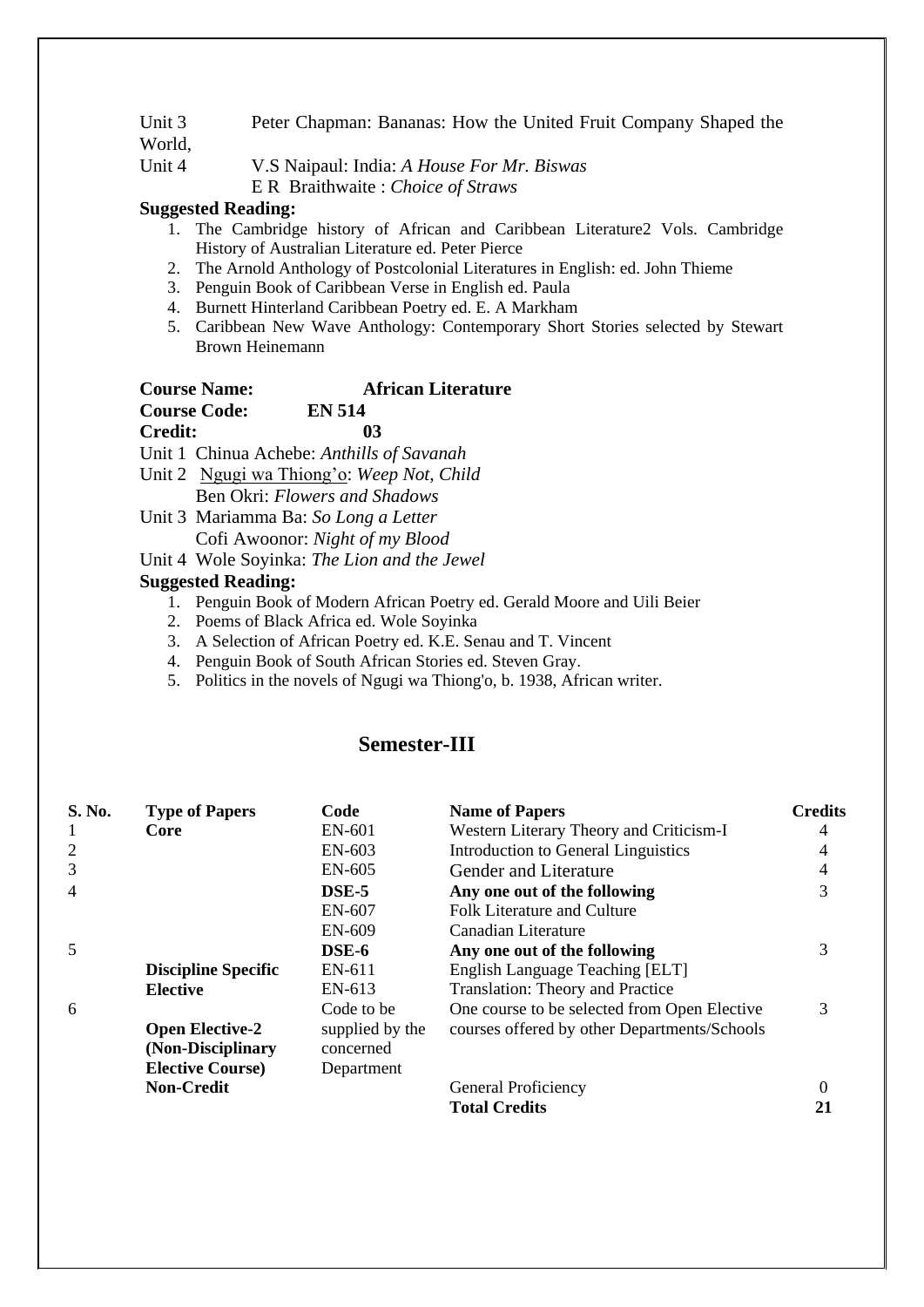| <b>Course Name:</b> | <b>Western Literary Theory and Criticism I</b> |
|---------------------|------------------------------------------------|
| <b>Course Code:</b> | <b>EN 601</b>                                  |
| <b>Credit:</b>      | 04                                             |

Unit 1 Plato The Republic, Book X, [tr. Benjamin Jowett (New York: Random House, 1957)]

Aristotle The Poetics, tr. Ingram Bywater (New Delhi:

Oxford University Press.)

Unit 2 Philip Sidney An Apology for Poetry William Wordsworth Preface to Lyrical Ballads (1802)

Unit 3 Samuel Taylor Coleridge: Biographia Literaria, Chapters IV, XIII, and

#### XIV.

Matthew Arnold: 'The Function of Criticism at the Present Time'

Unit 4 T.S Eliot: Tradition and the Individual Talent I.A. Richards: Metaphor 'and the Command of Metaphor' New Criticism, Cleanth Brooks: Irony as the Principle of Structure" Victor Shlovksy: Art as Technique

#### **Suggested Reading:**

- 1. M.H. Abrams, The Mirror and the Lamp: Romantic theory and the Critical Tradition (New York, 1953)David Lodge: (ed.)
- 2. Modern Criticism and Theory-A Reader(Pearson, 2005)
- 3. A Handbook of Critical Approaches to Literature (OUP, 2005)James Reeves,
- 4. The Critical Sense: Practical Criticism of Prose and Poetry (William Heinemann)
- 5. The Norton Anthology of Theory and Criticism (2001)
- 6. Gary Day, Literary Criticism: A New History, Orient Blackswan pvt. Ltd.

| <b>Course Name:</b> | <b>Introduction to General Linguistics</b> |
|---------------------|--------------------------------------------|
| <b>Course Code:</b> | <b>EN 603</b>                              |
| <b>Credit:</b>      | 04                                         |

- Unit 1 Verbal/non-verbal communication; design features of language; speech and writing; language universals; synchronic and diachronic approaches; langue & parole; sign, signifier and signified; Syntagmatic and paradigmatic relations; competence and performance; emic and etic; form and substance.
- Unit 2 Phonetics: Articulatory phonetics, IPA and phonetic transcription; Phonology: phoneme, phones, allophones, minimal pairs; syllable structure and sequential constraints; supra segmental features; Morphology: morpheme, morph, allomorph, free and bound morphemes; inflection and derivation, word formation strategies.
- Unit 3 Introduction to English Syntax: phrase structure grammar, transformational generative grammar (basic notions); Grammatical categories: form and classes; Semantics: word meanings; lexical relations; sense and reference,; Pragmatics-language use.
- Unit 4 Language and society; standard varieties, dialects, registers, slang, pidgin, creole; Introduction to Language and Mind; Introduction to Language and Computer.

#### **Suggested Readings:**

1. Asher, R. (ed.). 1994. Encyclopedia of Language and Linguistics. ElsevierPargamon.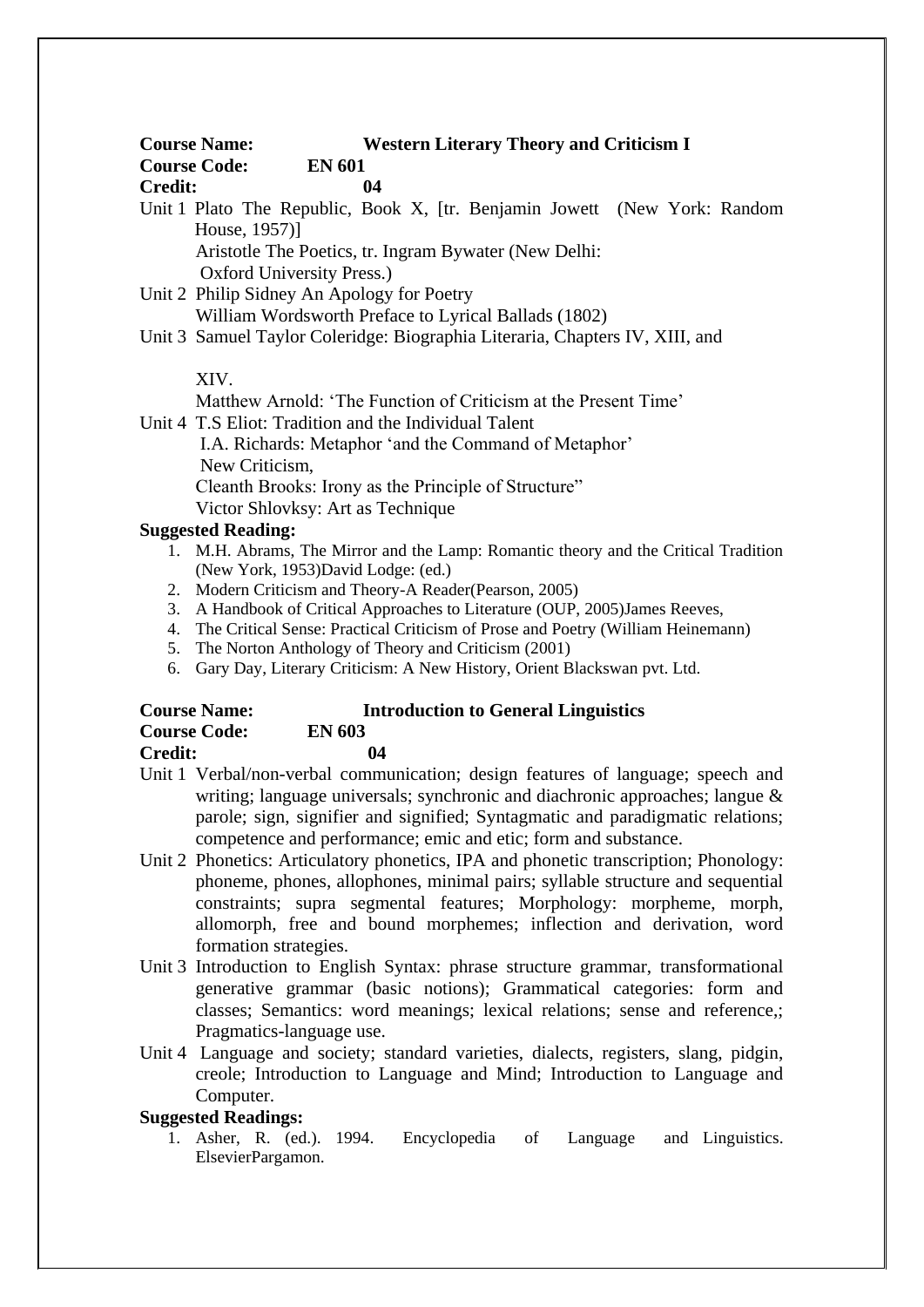- 2. Fasold, R. & J. Connor-Linton. 2006. An introduction to language and linguistics. Cambridge: Cambridge University Press.
- 3. Fromkin, V., and R. Rodman. 1974. An Introduction to Language. New York: Holt, Rinehart and Winston. (2nd Edition)
- 4. Lyons, John (the  $15<sup>th</sup>$  Edition reprinted 2014) Language and Linguistics: An Introduction. Cambridge: Cambridge University Press.
- 5. Yule. George.1996. The Study of Language. Cambridge: Cambridge University Press.

| <b>Course Name:</b> | <b>Gender and Literature</b>                                            |
|---------------------|-------------------------------------------------------------------------|
| <b>Course Code:</b> | <b>EN-605</b>                                                           |
| <b>Credit:</b>      | 03                                                                      |
|                     | Unit 1 Virginia Woolf: Shakespeare's Sister                             |
|                     | The Queen's Looking Glass: Female Creativity, Male Images of Women, and |
|                     | the Metaphor of Literary Paternity.                                     |

- Unit 2 Charlotte Bronte: Jane Eyre (novel) Deepa Mehta: Fire (film) Hanif Qureshi: My Beautiful Launderette
- Unit 3 Robert Browning: My Last Duchess Kamala Das: The Old Playhouse Mahasweta Devi: Draupadi (Translated by Gayatri Chakravorty Spivak) Ismat Chughtai: The Quilt
- Unit 4 Mahesh Dattani: Dance like a Man Frank Marcus: The Killing of Sister George

#### **Selected Readings:**

- 1. Mary Wollstonecraft: The Vindication of the Rights of Women
- 2. Judith Butler: Gender Trouble
- 3. Sandra M Gilbert, Susan Gubar: No Man's Land: Sex Changes (Second volume)
- 4. Sandra M Gilbert, Susan Gubar: The Mad Woman in the Attic
- 5. Kate Millet: Sexual Politics
- 6. Elaine Showalter: Literature of their Own, British Novelists from Bronte to Lessing
- 7. Mary Ellmann: Thinking about Women
- 8. Nibedita Mukherjee: Gendering the Narratives: Indian English Fiction and Gender Discourse

| <b>Course Name:</b> | <b>Folk Literature and culture</b> |
|---------------------|------------------------------------|
|                     |                                    |

#### **Course Code: EN-607 Credit: 03**

- Unit 1 Definition of Folk Literature: Fields of Folk literature: Folk Song : Origin: Characteristics; Classification; Functions and study; Folk Narrative Poems
- Unit 2 ME Sharpe: Archetypes and Motifs in Folk lore and Literature; Jawahar Lal Handoo: Folk Lore in modern India
- Unit 3 Jaccob Grim and Wilhem Grimm: The Original Fairy Folk and Fairy tales of the Brothers Grimm
- Unit 4 Sudhamahi Regunathan and Subir Roy: Folk Tales of the Northeast; A.K Ramanujan: Folk Tales from India

#### **Suggested readings:**

- 1. Richard A Dorson : Folklore and Folk Life: An Introduction
- 2. Pavoorchatram Raja gopal Subranium An Introduction to the Study of Indian Folk Lore
- 3. H arris, Joseph : The Ballad and oral Literature
- 4. V Propp Morphology of Folk Tale,  $2<sup>nd</sup>$  edition
- 5. Alan Dundes: Study of Folklore;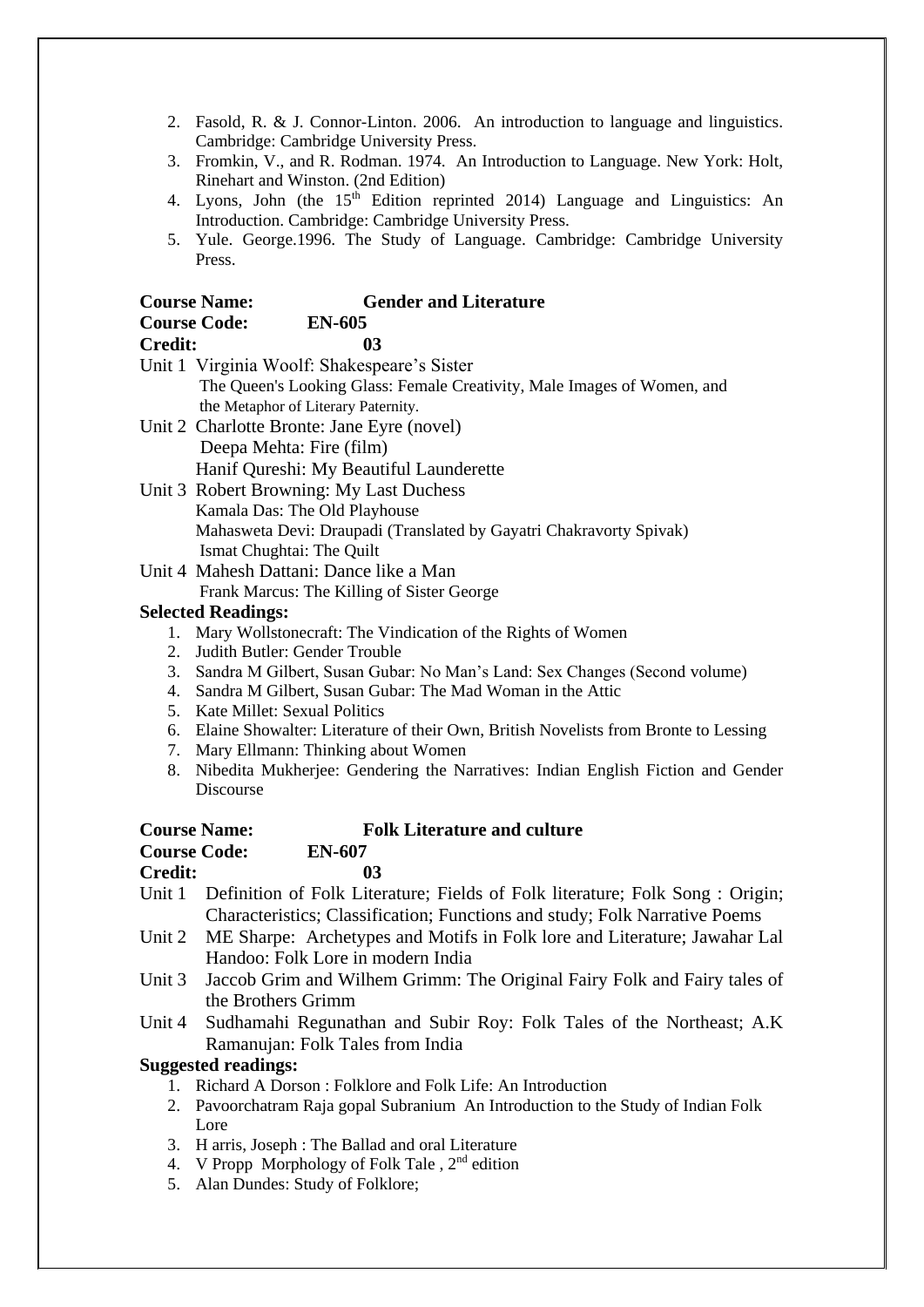**Course Name: Canadian Literature Course Code: EN 609 Credit: 03** Unit 1 Margaret Lawrence: The Stone Angel Yann Martel: Life of Pi Unit 2 Brad Fraser: The Ugly Man

 Dianne Warren: Club Chernobyl Unit-3 Leonard Cohen: *"* Cherry Orchards"

P.K Page: "Adolescence"

Unit 4 Margaret Atwood: "Death of a Young Son Drowning" A.M. Klein: Portrait of the Poet as Landscape Elizabeth Bishop: "The Moose"

#### **Suggested Reading:**

- 1. Eva- Marie kroller :The Cambridge Companion to Canadian Literature
- 2. Cynthia Sugars : Oxford Handbook of Canadian Literature
- 3. K Balachandran: Critical Responses to Canadian Literature
- 4. Alan Linsay Mcleod :The Common Wealth Pen: An Introduction to the Literature of the British CommonWealth

| <b>Course Name:</b> | <b>English Language Teaching</b> |  |  |
|---------------------|----------------------------------|--|--|
| <b>Course Code:</b> | <b>EN-611</b>                    |  |  |
| <b>Credit:</b>      | 03                               |  |  |
| -------             |                                  |  |  |

- Unit 1 Language teaching and learning: English language teaching in India, applied linguistics and language teaching; linguistics and language teaching.
- Unit 2 Language Acquisition and language learning: theories of first language acquisition and second language learning; interlanguage.
- Unit 3 Approaches and methods to Language teaching: Grammar translation method, direct method, audio-lingual method, the silent way, communicative language teaching, suggestopedia; the oral approach and situational language teaching, natural approach.

Unit 4 Theoretical Principles of language testing: Achievement and proficiency test, linguistic and communicative test, cloze test, dictation.

#### **Suggested Readings**:

- 1. Agnihotri, R.K. and Khanna, A. L. (ed.)1995. English Language Teaching in India: Issues and Innovations. New Delhi: Sage Publications
- 2. Brumfit, C.J. and Roberts, J.T.1983. Language and Language teaching. London: Batsford
- 3. Davies, A. 1990. Principles of Language Testing. Cambridge: Basil Blackwell.
- 4. Halliday, M.A.K.et.al.1964. The Linguistic Sciences and Language Teaching. London: Longman.
- 5. Prabhu, N.S.1987. Second Language Pedagogy. Oxford: Oxford University Press.
- 6. Richards, J.C.1974. Error Analysis: Perspectives on Second Language Acquisition. Essex: Longman.

| <b>Course Name:</b> | <b>Translation Studies and Practices</b> |
|---------------------|------------------------------------------|
| <b>Course Code:</b> | <b>EN 613</b>                            |
| <b>Credit:</b>      | 03                                       |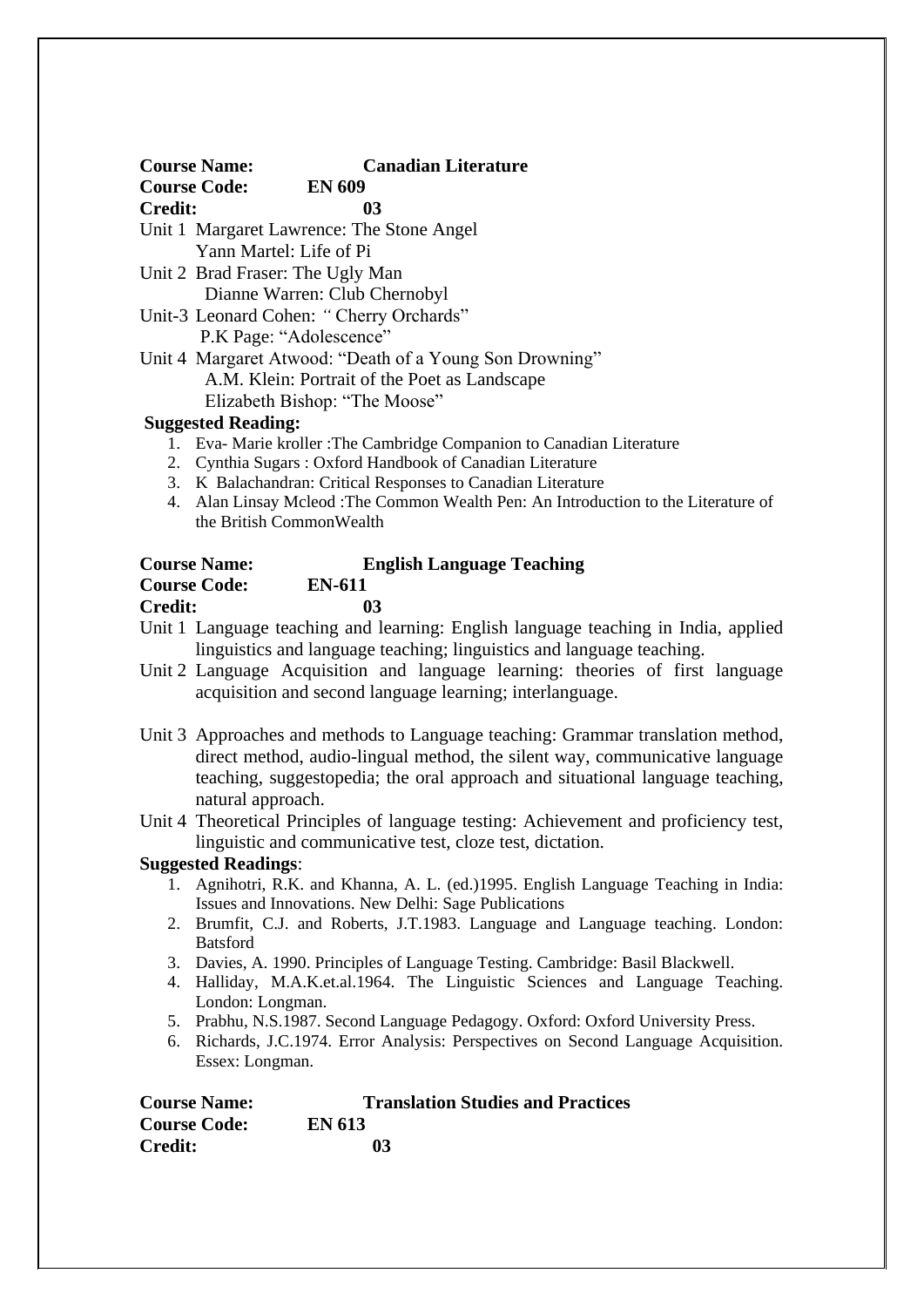- Unit 1 Definition and concept of translation; the diachronic study of translation; Theories of translation, theory of approximation; equivalence in translation; translation; transliteration; paraphrase and interpretation.
- Unit 2 Types of translation: literary and non- literary Partial and total translation; text-oriented and reader-oriented translation; literal and free translation; intralingual; interlingual translation; transmutation.
- Unit 3 Problems of translation, Limitations of translation, concept of faithfulness spirit and truth in translation.
- Unit 4 Translation oriented text analysis.

#### **Suggested Readings:**

- 1. Basnett, S. and Lefevere, A. ed. 1990. Translation, History and Culture. London: Printer Publishers.
- 2. Catford, J.C. 1965. A Linguistic Theory of Translation. Oxford University Press.
- 3. Chesterman, Andrew. 1997. Memes of Translation: the spread of ideas in translation theory John Benjamins
- 4. Gargesh, R. and Goswami, K.K. (eds) 2007. Translation and Interpreting. Delhi: Orient Longman Pvt. Ltd.
- 5. Kelly, Louis. G. 1979. The true interpreter, a history of translation theory and practice in the west. Basil Blackwell
- 6. Newmark, P. 1981. Approaches to Translation. Pergamon Press.
- 7. Nida, Eugene A. 1975. Language, Structure and Translation (Essays selected by A.S.Dil). Stanford Univ. Press.
- 8. Nida, Eugene A. & C.R. Taber. 1974. The Theory and Practice of Translation.Leiden: E.J. Brill.
- 9. Ramakrishna, S.(ed). 1997. Translation and Multilingualism. Delhi: Pencraft. 42 Singh, Udaya Narayana. 2009. Translation as Growth. Delhi: Pearson/Longman.
- 10. Jeremy Munday .Introducing Translation Studies: Theories and Applications , Routledge Edwin Charles Gentzler,

| <b>Semester-IV</b> |                             |              |                                          |               |
|--------------------|-----------------------------|--------------|------------------------------------------|---------------|
| S. No.             | <b>Type of Paper</b>        | Code         | <b>Name of Paper</b>                     | <b>Credit</b> |
|                    | Core                        | EN-602       | <b>Cultural Studies</b>                  | 4             |
| $\overline{2}$     |                             | EN-604       | Sociolinguistics                         |               |
| 3                  |                             | EN-606       | Western Literary Theory and Criticism-II | 4             |
| $\overline{4}$     | <b>Project/Dissertation</b> | EN-652       | Dissertation                             | 6             |
| 5                  | <b>Discipline Specific</b>  | <b>DSE-7</b> | Any one out of the following             | 3             |
|                    | <b>Elective</b>             | EN-608       | Literary Voices from the Margins         |               |
|                    |                             | EN-610       | <b>Stylistics</b>                        |               |
|                    | <b>Non-Credit</b>           |              | General Proficiency                      | 0             |
|                    |                             |              | <b>Total Credit</b>                      | 21            |
|                    |                             |              |                                          |               |

| <b>Course Name:</b>                                                                     |               | <b>Cultural Studies</b>                                                |  |  |  |
|-----------------------------------------------------------------------------------------|---------------|------------------------------------------------------------------------|--|--|--|
| <b>Course Code:</b>                                                                     | <b>EN 602</b> |                                                                        |  |  |  |
| Credit:                                                                                 | 04            |                                                                        |  |  |  |
| $\mathbf{r}$ . $\mathbf{r}$ . $\mathbf{r}$ . $\mathbf{r}$ . $\mathbf{r}$ . $\mathbf{r}$ |               | $\alpha$ , $\alpha$ $\alpha$ , $\alpha$ $\alpha$ , $\alpha$ , $\alpha$ |  |  |  |

Unit 1 Introduction to Culture Studies; (Including British, American, Feminist versions etc.); Culture Studies and Narratology; Culture Studies and Visual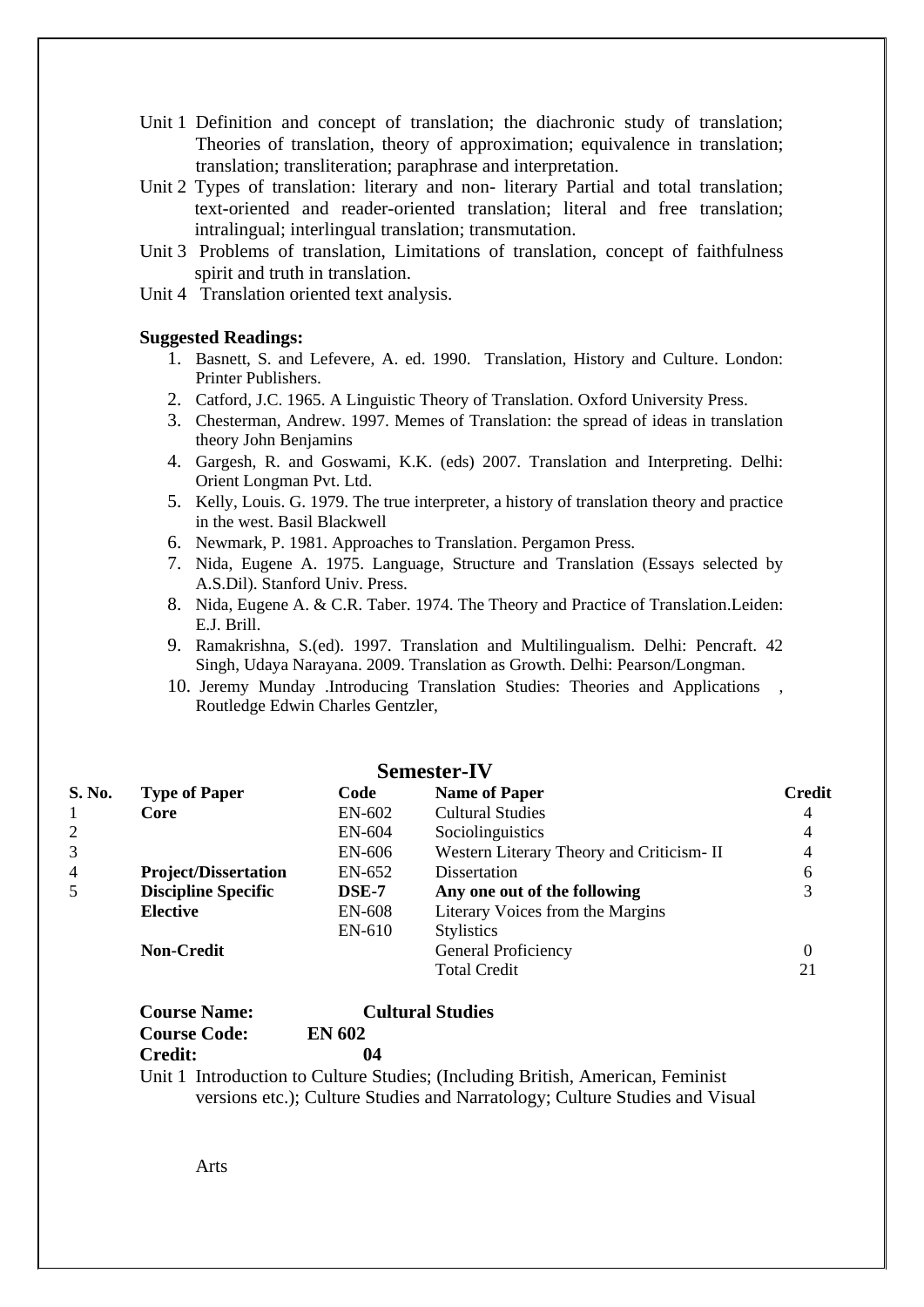- Unit 2 Stuart Hall: Cultural Studies and Its Theoretical Legacies Raymond Williams: The Analysis of Culture
- Unit 3 Shobha De: Socialite Evenings Ian Fleming: From Russia with Love
- Unit 4 Gone with the Wind (Popular American Film) Zanjeer (Popular Indian Film)

#### **Suggested Reading:**

- 1. Bennett, Tony, Lawrence Grossberg, Meaghan Morris, and Raymond Williams. New Keywords: A Revised Vocabulary of Culture and Society. Malden, MA: Blackwell Pub., 2005.
- 2. Grossberg, Lawrence. Bringing it all Back Home : Essays on Cultural Studies. Durham, NC: Duke University Press, 1997.
- 3. Grossberg, Lawrence. Cultural Studies in the Future Tense. Durham, NC: Duke University Press, 2010.
- 4. Grossberg, Lawrence, Cary Nelson, and Paula A. Treichler. Cultural Studies. New York: Routledge, 1992.
- 5. Storey, John. What is Cultural Studies?: A Reader. London; New York: Arnold, 1996.
- 6. Cultural Theory and Popular Culture: A Reader. Ed. John Storey
- 7. Cultural Theory and Popular Culture: An Introduction. John Storey
- 8. Anderson,Benedict. Under Three Flags: Anarchism and the Anti-Colonial Imaginary
- 9. Bakhtin, Mikhail. The Dialogic Imagination: Four Essays
- 10. Barthes, Roland. Mythologies

| Course Name: | <b>Sociolinguistics</b> |
|--------------|-------------------------|
|--------------|-------------------------|

# Course Code: **EN 604**

#### Credit: **04**

- Unit 1 Sociolinguistics: Definition, Nature, and scope; Language, Thought and Culture; Linguistic relativity and determinism.
- Unit 2 Speech community; varieties of language; Register and Style; Pidgin and Creole; Language Hybridity: code-switching and code-mixing.
- Unit 3 Language Variation and Change; types of language change; Diglossia, Bilingualism, Multilingualism;; Language contact: language maintenance, language shift, language death.
- Unit 4 Language planning and language policy; Language and Education, Bilingual education; Language, power, identity and ideology.

#### **Suggested Readings:**

- 1. Crystal, David. 2010. The Cambridge Encyclopedia of Language. Third Edition. Cambridge University Press.
- 2. Fasold, Ralph. W. (1990) The Sociolinguistics of Language, Oxford: Blackwell.
- 3. Fromkin, Victoria, Rodman, Robert & Hyams, Nina.  $10^{th}$  Edition. An Introduction to Language. Cengage Learning.
- 4. Hudson, R. A. (2011). Sociolinguistics. Cambridge. Cambridge University Press 2nd Edition.
- 5. Lyons, John (the  $15<sup>th</sup>$  Edition reprinted 2014) Language and Linguistics: An Introduction,, Cambridge: Cambridge University Press.
- 6. Milroy, Lesley and Gordon, Mathew J. (2003) Sociolinguistics: Method and Interpretation. Blackwell Publishers
- 7. Woodlar, K.A. and Schieffelin, B.B. (1994) "Language Ideology" In Annual Review of Anthropology. Vol. 23 pp. 55-82

| <b>Course Name:</b> | <b>Western Literary Theory and Criticism II</b> |
|---------------------|-------------------------------------------------|
| <b>Course Code:</b> | <b>EN 606</b>                                   |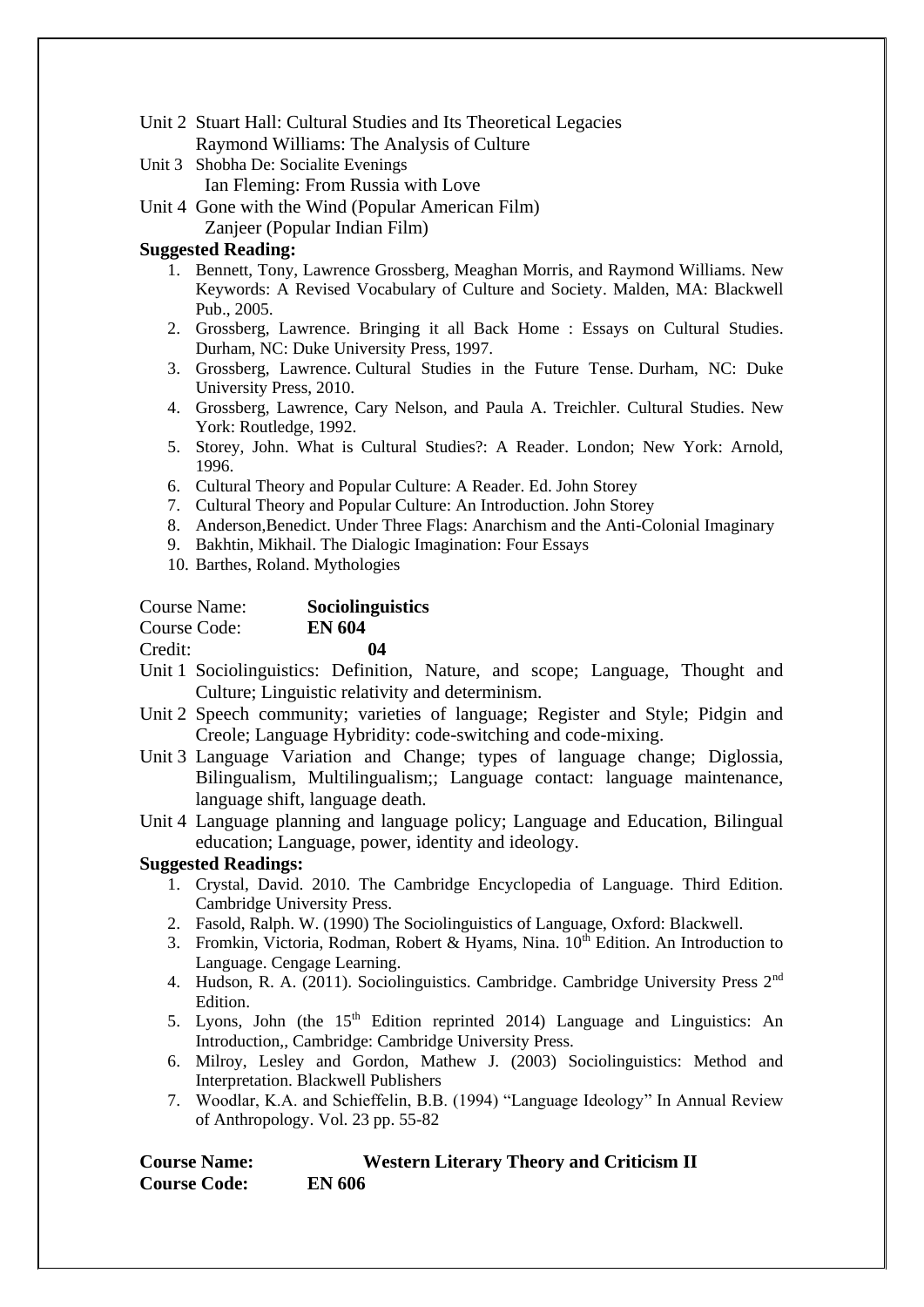#### **Credit: 04**

Unit 1 Structuralism & Post Structuralism Jacques Derrida: Jacques Derrida. "Letter to a Japanese Friend. (Prof. Izutsu) Unit 2 Marxism & Feminism (Theory) Terry Eagleton: "Literature and History" & The Writer and Commitment Toril Moi: Feminist, Female, Feminine Elaine Showalter: Feminist Criticism in Wilderness Unit 3 Psychoanalysis Sigmund Freud: Creative Writers and Day Dreaming Unit 4 Postcolonialism and Postmodernism Edward Said: "Crisis" Leela Gandhi: "Postcolonial literatures"

Jean-François Lyotard: "Answering the Question: What Is

#### **Suggested Reading:**

Postmodernism?"

- 1. Lois Tyson, Critical Theory Today: A User Friendly Guide, New York: Routledge, 200
- 2. M.S. Nagarjan, English Literary Criticism and Theory: An Introductory History, Hyderabad: Orient Longman, 2006
- 3. Dani Cavallaro, Critical and Cultural Theory: Thematic Variations, London: The Athlone Press, 2001
- 4. Wilfred L Guerin et al, A Handbook of Critical Approaches to Literature, Oxford: OUP, 1992 (fourth Edition 1999)
- 5. Taisha Abraham, Introducing Postcolonial Theories: Issues and Debates, Delhi: Macmillan, 2007
- 6. Kathleen Wheeler**,** Explaining Deconstruction, Chennai: MacMillan India, 1997
- 7. Peter Barry**,** Beginning Theory, Manchester: M Univ Press, 2007

| <b>Course Name:</b> | <b>Literary Voices from the Margins</b> |
|---------------------|-----------------------------------------|
| <b>Course Code:</b> | <b>EN-608</b>                           |
|                     |                                         |

# **Credit: 03**

Unit 1 Om Prakash Valmiki: Jhootan

R. K. Narayan: Kocharethi Unit 2 Anjum Hasan: Neti Neti

Gurdial Singh: The Last Flicker

Unit 3 Temsula Ao: The Spear Mamang Dai: "An Obscure Place" Cherrie L. Chhangte: "What does an Indian Look Like"

Unit 4 Robin Singh Ngangom: "The First Rain" Yumlembam Ibomcha: "Nightmare"

Temsula Ao: "The curfew man"

### **Suggested Readings:**

- 1. Prasad, Amarnath: Dalit Literature: A Critical Exploration
- 2. Diwanji, Malay: Dalit Literature: A Quest for Dalit Liberation
- 3. Ao., Temsula: These Hills Called Home : Stories From a War Zone
- 4. Mishra, Tilottoma: The Oxford Anthology of Writings from North –East India, Fiction vol.2
- 5. Mishra, Tilottoma : The Oxford Anthology of Writings from North –East India, Poetry and Essays, vol.1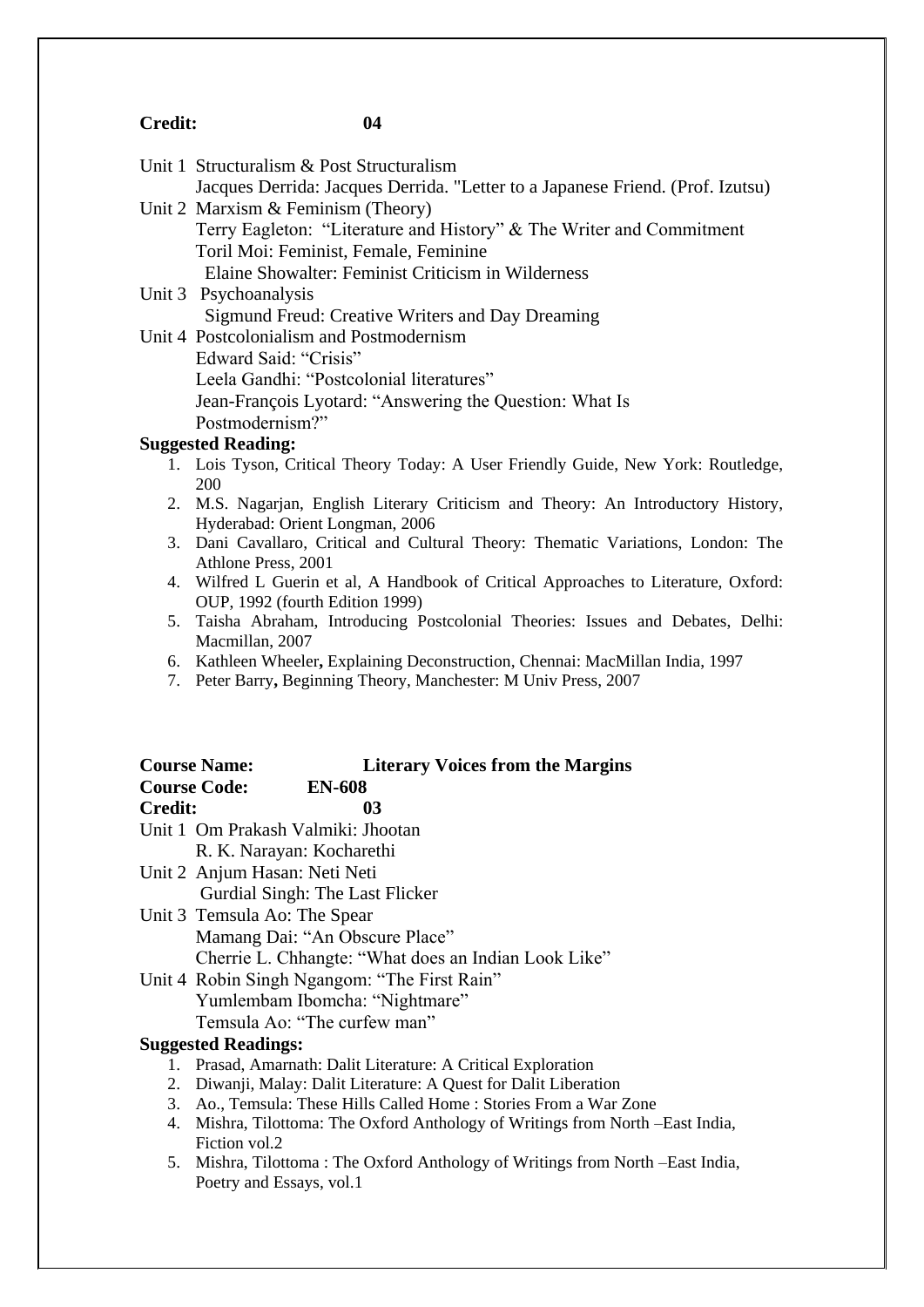- 6. Ngangom, RobinSingh: Dancing Earth: An Anthology of Poetry from Northeast india
- 7. Hazarika, Sanjoy: "There are no Sangri-Las Left"

| Course Name: | <b>Stylistics</b> |
|--------------|-------------------|
| Course Code: | <b>EN 610</b>     |
| Credit:      | 03                |

- Unit 1 Style: Definition, types, components; Style in language and literature; Stylistics as an area of Applied Linguistics; Theories of stylistics; Linguistic and literary approaches to Stylistics.
- Unit 2 Development and current trends in Stylistics; developments in structural narratology; style and transitivity; transitivity at work; classification of language style
- Unit 3 Stylistic devices; tools of analysis; code and message; discourse and text; defamiliarization; foregrounding and interpretation; parallelism and verbal repetition; deviation; principles of equivalence.
- Unit 4 Text based analysis

#### **Suggested Readings :**

- 1. Bradford, R. 1997. Stylistics. London: Routledge.
- 2. Carter, R. (ed) 1982. Language and Literature: An Introductory Reader in Stylistics. London: George Allen and Unwin.
- 3. Crystal, David. 1994. The Cambridge Encyclopedia of the English Language. London: CUP.
- 4. Carter, R. and Paul Simpson (ed) 1995. Language Discourse and Literature. London, UK: Routledge
- 5. Graham, Hough, 1969. Style and Stylistics. Routledge
- 6. Mills, Sara, 1995. Feminist Stylistics. London: Routledge
- 7. Misra, Partha Sarthi, 2009. An Introduction to Stylistics. Hyderabad: Orient BlackSwan,
- 8. Sebeok, T.A.(ed.) 1960. Style in Language. Cambridge, Mass; MIT Press.
- 9. Simpson, Paul. 2004. Stylistics: A Resource Book for Students. London, UK: Routledge.

| <b>Course Name:</b> | <b>Dissertation</b> |
|---------------------|---------------------|
| <b>Course Code:</b> | EN-652              |
| <b>Credit:</b>      | 06                  |

#### **Fundamental Guidelines:**

- 1. Every student of M. A. English Program will require writing a dissertation under a supervisor, assigned to the student in a formal manner at the Departmental level.
- 2. The area of research for dissertation work will be related to any of the courses taught in the program.
- 3. The language of the dissertation work will be English.
- 4. The dissertation will contain the following components:
	- **Introduction**
	- Review of Literature
	- Research Methodology
	- Discussion and Findings
	- Summary/ Conclusion
	- References
	- Annexure (If required)
	- Appendix (If required)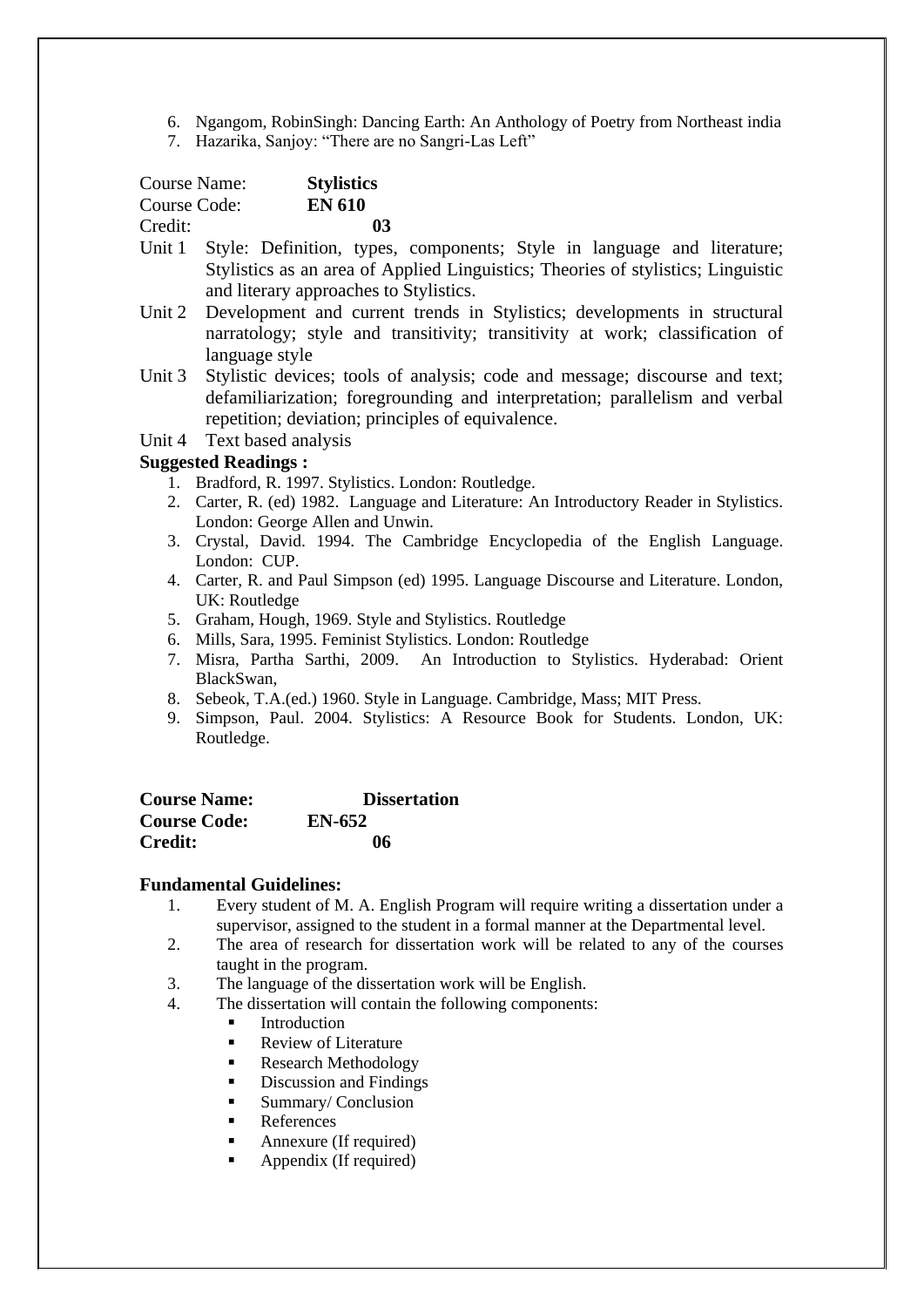- 5. Students are required to consult their respective guide for constant monitoring of the work and instructions regarding the same.
- 6. There will be stipulated periods in the timetable of the program (which may go beyond in case the candidate and guide if decide so.)
- 7. Submission deadline:  $2<sup>nd</sup>$  week of April in the fourth semester of the Program.
- 8. Presentation of the work will be made in front of a panel of experts (all internal) in a manner as decided formally at Departmental level.
- 9. Evaluation format and mode of viva-voce examination will be finalized formally at the Departmental level as per the rules of the University.
- 10. The above guidelines are in conformity with the rules of the University, in case of any non-conformity, the rules and guidelines as issued by the University shall prevail in respective cases.

# **Research Activities**

The English department has PhD scholars pursuing research both in the areas of English Literature and linguistics.

Current research Scholars in the Department of English

- 1. Sumedha Sharma (Literature)
- 2. Shweta Sharma (Literature)
- 3. Saleha Nizam (Literature)
- 4. Neha Tehlan (Literature)
- 5. Arundhati Mahanta (Linguistics)
- 6. Mamta Rani (Linguistics)